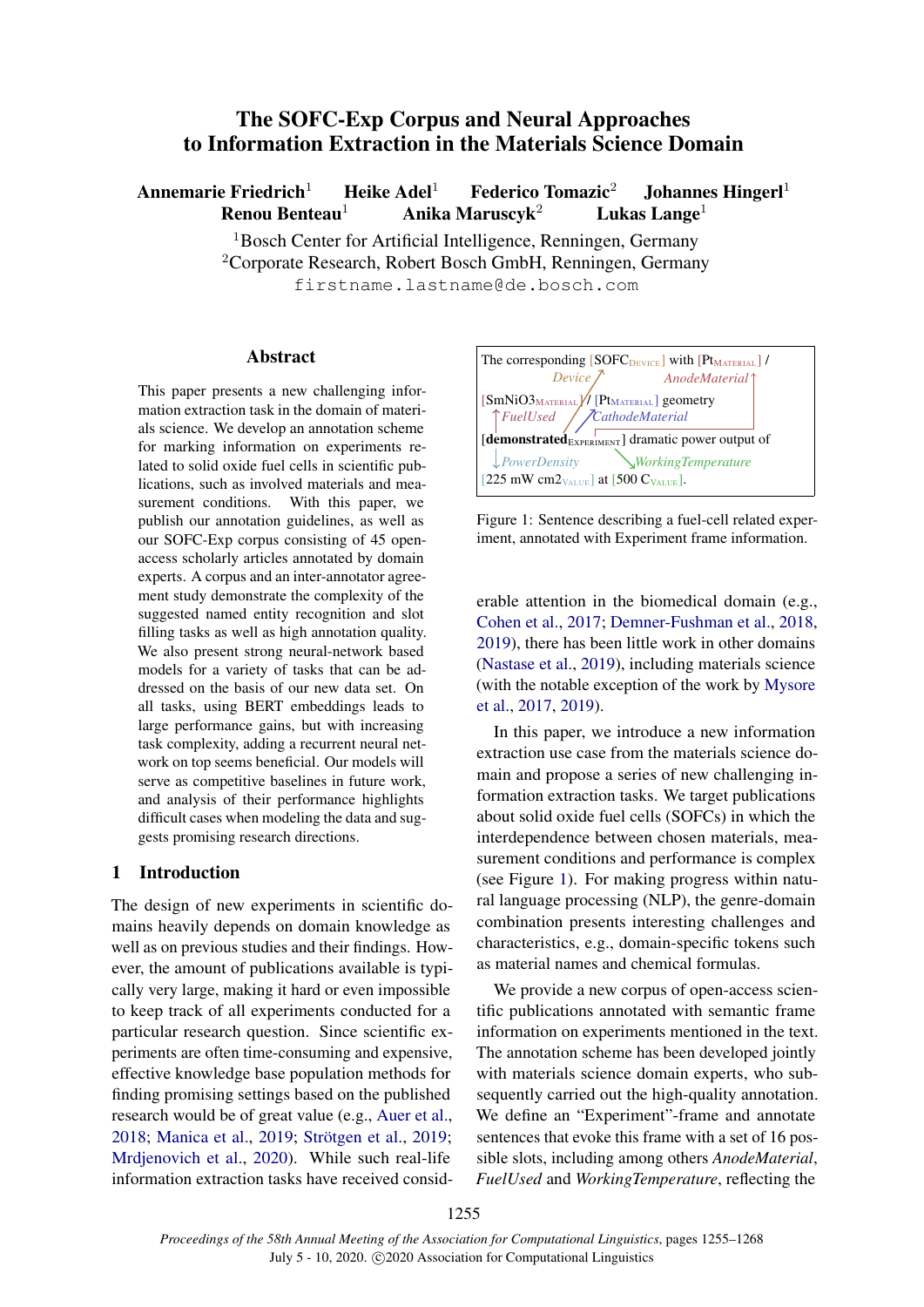role the referent of a mention plays in an experiment. Frame information is annotated on top of the text as graphs rooted in the experiment-evoking element (see Figure [1\)](#page-0-0). In addition, slot-filling phrases are assigned one of the types MATERIAL, VALUE, and DEVICE.

The task of finding experiment-specific information can be modeled as a retrieval task (i.e., finding relevant information in documents) and at the same time as a semantic-role-labeling task (i.e., identifying the slot fillers). We identify three sub-tasks: (1) identifying sentences describing relevant experiments, (2) identifying mentions of materials, values, and devices, and (3) recognizing mentions of slots and their values related to these experiments. We propose and compare several machine learning methods for the different sub-tasks, including bidirectional long-short term memory (BiLSTM) networks and BERT-based models. In our results, BERT-based models show superior performance. However, with increasing complexity of the task, it is beneficial to combine the two approaches.

With the aim of fostering research on challenging information extraction tasks in the scientific domain, we target the domain of SOFC-related experiments as a starting point. Our findings based on this sample use case are transferable to similar experimental domains, which we illustrate by applying our best model configurations to a previously existing related corpus [\(Mysore et al.,](#page-10-5) [2019\)](#page-10-5), achieving state-of-the-art results.

We sum up our contributions as follows:

- We develop an annotation scheme for marking information on materials-science experiments on scientific publications (Section [3\)](#page-2-0).
- We provide a new corpus of 45 materialsscience publications in the research area of SOFCs, manually annotated by domain experts for information on experimental settings and results (Section [4\)](#page-3-0). Our corpus is pub-licly available.<sup>[1](#page-1-0)</sup> Our inter-annotator agreement study provides evidence for high annotation quality (Section [5\)](#page-3-1).
- We identify three sub-tasks of extracting experiment information and provide competitive baselines with state-of-the-art neural network approaches for them (Sections [4,](#page-3-0) [6,](#page-4-0) [7\)](#page-5-0).

• We show the applicability of our findings to modeling the annotations of another materialsscience corpus [\(Mysore et al.,](#page-10-5) [2019,](#page-10-5) Section [7\)](#page-5-0).

### <span id="page-1-1"></span>2 Related work

Information extraction for scientific publications. Recently, several studies addressed information extraction and knowledge base construction in the scientific domain [\(Augenstein et al.,](#page-8-1) [2017;](#page-8-1) [Luan et al.,](#page-10-6) [2018;](#page-10-6) [Jiang et al.,](#page-9-3) [2019;](#page-9-3) [Buscaldi et al.,](#page-8-2) [2019\)](#page-8-2). We also aim at knowledge base construction but target publications about materials science experiments, a domain understudied in NLP to date.

Information extraction for materials science. The work closest to ours is the one of [Mysore](#page-10-5) [et al.](#page-10-5) [\(2019\)](#page-10-5) who annotate a corpus of 230 paragraphs describing synthesis procedures with operations and their arguments, e.g., "The resulting [solid products $_{Material}$ ] were ... [dried $_{Operation}$ ] at  $[120_{Number}]$ [celsius<sub>ConditionUnit</sub>] for [8<sub>Number</sub>]  $[h_{ConditionUnit}]$ ." Operation-evoking elements ("dried") are connected to their arguments via links, and with each other to indicate temporal sequence, thus resulting in graph structures similar to ours. Their annotation scheme comprises 21 entity types and 14 relation types such as *Participant-material*, *Apparatus-of* and *Descriptor-of*. [Kononova et al.](#page-9-4) [\(2019\)](#page-9-4) also retrieve synthesis procedures and extract recipes, though with a coarser-grained label set, focusing on different synthesis operation types. [Weston et al.](#page-10-7) [\(2019\)](#page-10-7) create a dataset for named entity recognition on abstracts of materials science publications. In contrast to our work, their label set (e.g., *Material*, *Application*, *Property*) is targeted to document indexing rather than information extraction. A notable difference to our work is that we perform full-text annotation while the aforementioned approaches annotate a pre-selected set of paragraphs (see also [Kim et al.,](#page-9-5) [2017\)](#page-9-5).

[Mysore et al.](#page-10-4) [\(2017\)](#page-10-4) apply the generative model of [Kiddon et al.](#page-9-6) [\(2015\)](#page-9-6) to induce *action graphs* for synthesis procedures of materials from text. In Section [7.1,](#page-7-0) we implement a similar entity extraction system and also apply our algorithms to the dataset of [Mysore et al.](#page-10-5) [\(2019\)](#page-10-5). [Tshitoyan et al.](#page-10-8) [\(2019\)](#page-10-8) train word2vec [\(Mikolov et al.,](#page-10-9) [2013\)](#page-10-9) embeddings on materials science publications and show that they can be used for recommending materials for functional applications. Other works adapt the BERT model to clinical and biomedical domains

<span id="page-1-0"></span> ${}^{1}$ Resources related to this paper can be found at: [https://github.com/boschresearch/](https://github.com/boschresearch/sofc-exp_textmining_resources) [sofc-exp\\_textmining\\_resources](https://github.com/boschresearch/sofc-exp_textmining_resources)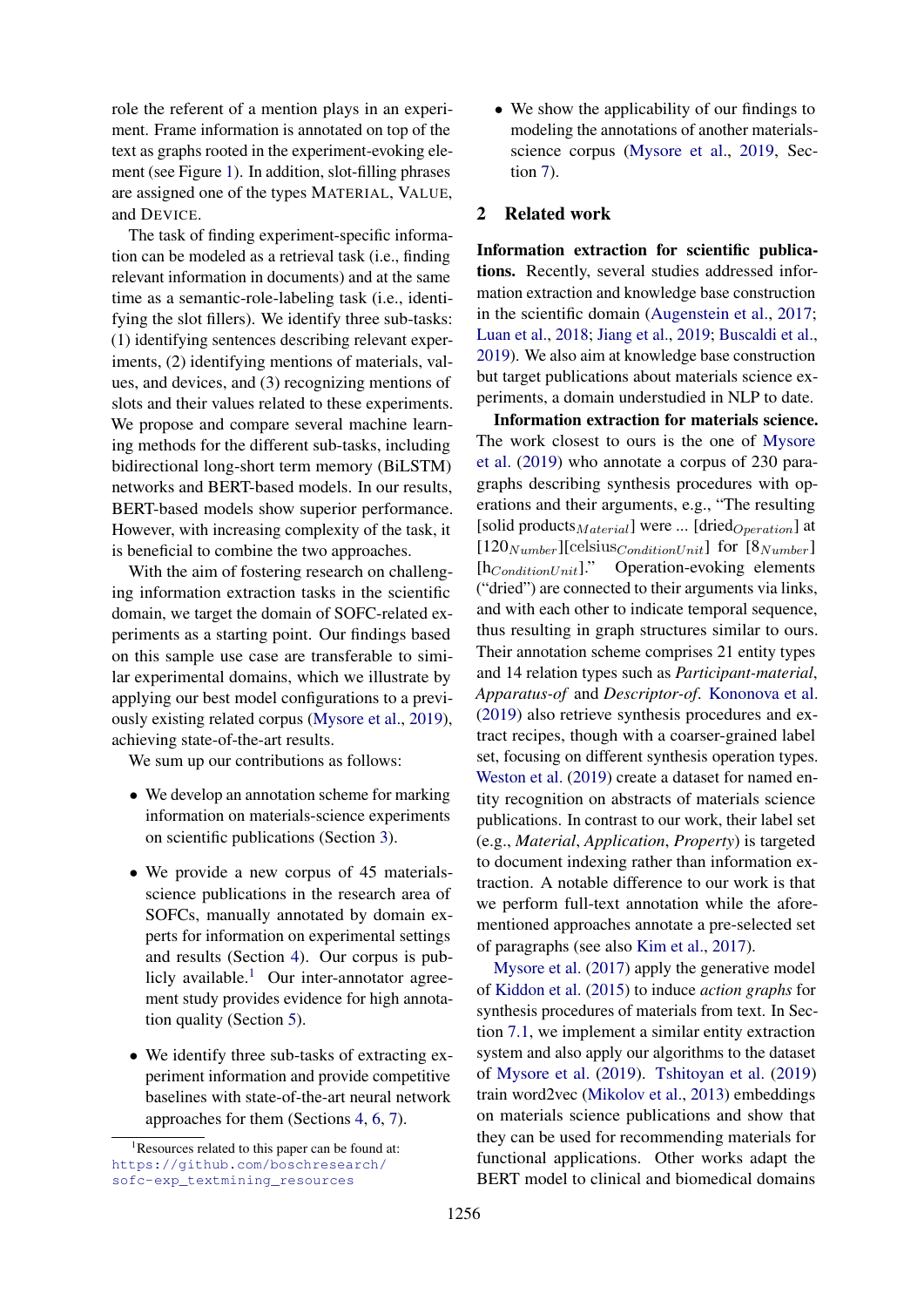[\(Alsentzer et al.,](#page-8-3) [2019;](#page-8-3) [Sun and Yang,](#page-10-10) [2019\)](#page-10-10), or generally to scientific text [\(Beltagy et al.,](#page-8-4) [2019\)](#page-8-4).

Neural entity tagging and slot filling. The neural-network based models we use for entity tagging and slot filling bear similarity to state-ofthe-art models for named entity recognition (e.g., [Huang et al.,](#page-9-7) [2015;](#page-9-7) [Lample et al.,](#page-9-8) [2016;](#page-9-8) [Panchen](#page-10-11)[drarajan and Amaresan,](#page-10-11) [2018;](#page-10-11) [Lange et al.,](#page-9-9) [2019\)](#page-9-9). Other related work exists in the area of semantic role labeling (e.g., [Roth and Lapata,](#page-10-12) [2015;](#page-10-12) [Kshir](#page-9-10)[sagar et al.,](#page-9-10) [2015;](#page-9-10) [Hartmann et al.,](#page-9-11) [2017;](#page-9-11) [Adel et al.,](#page-8-5) [2018;](#page-8-5) [Swayamdipta et al.,](#page-10-13) [2018\)](#page-10-13).

#### <span id="page-2-0"></span>3 Annotation Scheme

In this section, we describe our annotation scheme and guidelines for marking information on SOFCrelated experiments in scientific publications.

#### 3.1 Experiment-Describing Sentences

We treat the annotation task as identifying instances of a semantic frame [\(Fillmore,](#page-9-12) [1976\)](#page-9-12) that represents SOFC-related experiments. We include (1) cases that introduce novel content; (2) descriptions of specific previous work; (3) general knowledge that one could find in a textbook or survey; and also (4) suggestions for future work.

We assume that a frame is introduced to the discourse by words that *evoke* the frame. While we allow any part-of-speech for such frame-evoking elements, in practice, our annotators marked almost only verbs, such as "test," "perform," and "report" with the type EXPERIMENT. In the remainder of this paper, we treat all sentences containing at least one such annotation as experiment-describing.

#### 3.2 Entity Mention Types

In a second annotation layer, annotators mark spans with one of the following entity types. The annotations are marked only on experiment-describing sentences as well as several additional sentences selected by the annotator.

MATERIAL. We use the type MATERIAL to annotate text spans referring to materials or elements. They may be specified by a particular composition formula (e.g., "La $_{0.75}Sr_{0.25}Cr_{0.5}Mn_{0.5}O_3$ ") or just by a mention of the general class of materials, such as "oxides" or "hydrocarbons."[2](#page-2-1)

VALUE. We annotate numerical values and their respective units with the type VALUE.

In addition, we include specifications like "more than" or "between" in the annotation span (e.g., "above 750 °C," "1.0 W cm<sup>-2</sup>").

DEVICE. This label is used to mark mentions of the type of device used in the fuel cell experiment (e.g., "IT-SOFC").

#### 3.3 Experiment Slot Types

The above two steps of recognizing relevant sentences and marking coarse-grained entity types are in general applicable to a wide range of experiment types within the materials science domain. We now define a set of slot types particular to experiments on SOFCs. During annotation, we mark these slot types as links between the experimentevoking phrase and the respective slot filler (entity mention), see Figure [1.](#page-0-0) As a result, experiment frames are represented by graphs rooted in the node corresponding to the frame-evoking element.

Our annotation scheme comprises 16 slot types relevant for SOFC experiments. Here we explain a few of these types for illustration. A full list of these slot types can be found in Supplementary Material Table [11;](#page-12-0) detailed explanations are given in the annotation guidelines published along with our corpus.

- *AnodeMaterial*, *CathodeMaterial*: These slots are used to mark the fuel cell's anode and cathode, respectively. Both are entity mentions of type MATERIAL. In some cases, simple surface information indicates that a material fulfills such a role. Other cases require specific domain knowledge and close attention to the context.
- *FuelUsed*: This slot type indicates the chemical composition or the class of a fuel or the oxidant species (indicated as a MATERIAL).
- *PowerDensity*, *Resistance*, *WorkingTemperature*: These slots are generally filled by mentions of type VALUE, i.e., a numerical value plus a unit. Our annotation guidelines give examples for relevant units and describe special cases. This enables any materials scientist, even if he/she is not an expert on SOFCs, to easily understand and apply our annotation guidelines.

Difficult cases. We also found sentences that include enumerations of experimental settings such

<span id="page-2-1"></span> $2$ If the material is referenced by a common noun or by a pronoun and a more specific mention occurs earlier in the text, we indicate this coreference with the aim of facilitating oracle information extraction experiments in future work.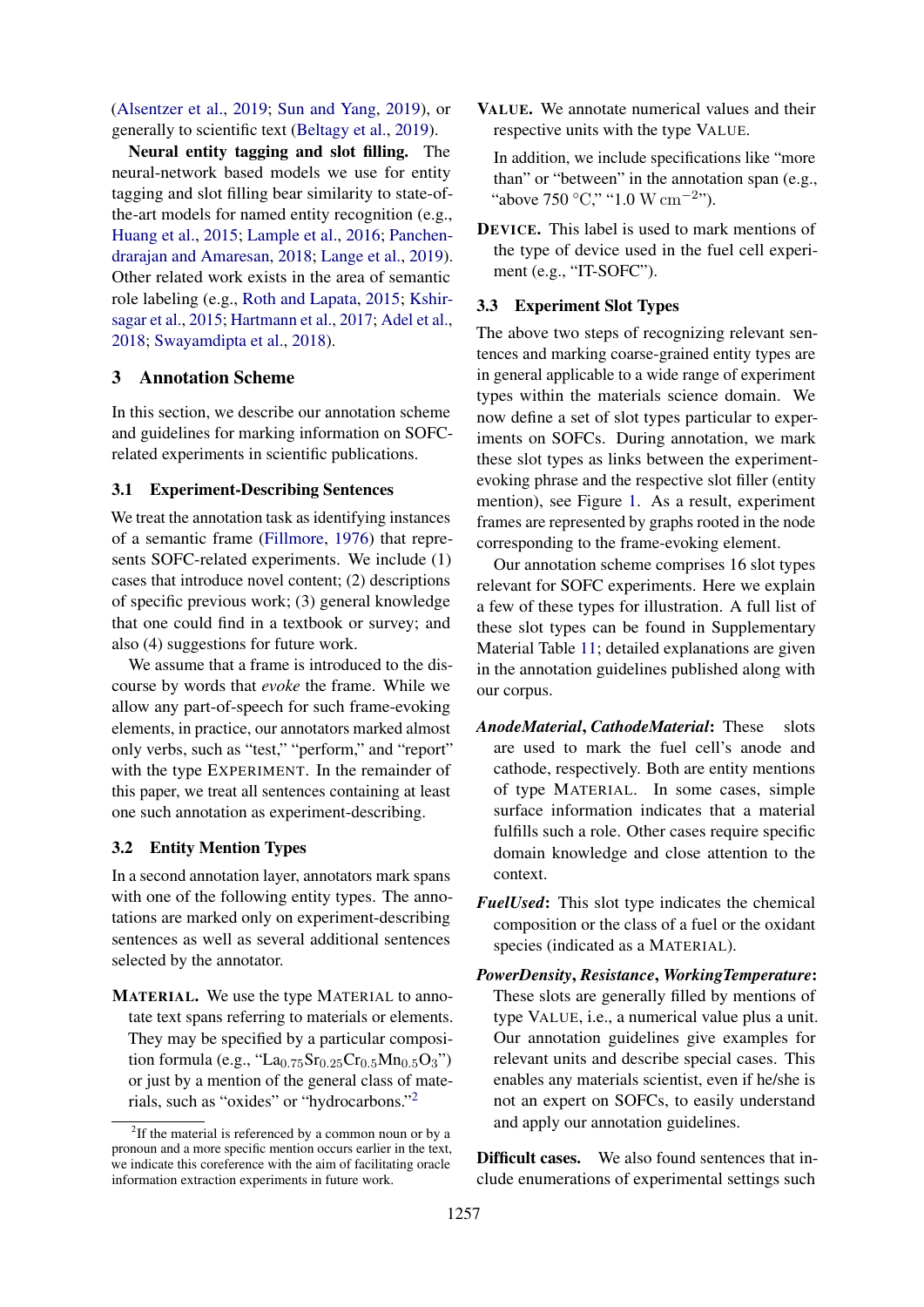as in the following example: "It can be seen that the electrode polarization resistances in air are  $0.027$   $\Omega$ cm<sup>2</sup>,  $0.11$   $\Omega$ cm<sup>2</sup>, and  $0.88$   $\Omega$ cm<sup>2</sup> at  $800$  °C, 700 °C and 600 °C, respectively."<sup>[3](#page-3-2)</sup> We decided to simply link all slot fillers (the various resistance and temperature values) to the same frame-evoking element, leaving disentangling and grouping of this set of parameters to future work.

#### 3.4 Links between Experiments

We instruct our annotators to always link slot fillers to the syntactically closest EXPERIMENT mention. If the description of an experiment spans more than one clause, we link the two relevant EXPERIMENTs using the relation *same exp*. We use *exp variation* to link experiments done on the same cell, but with slightly different operating conditions. The link type *exp variation* can also relate two frameevoking elements that refer to two measurements performed on different materials/cells, but in the same experimental conditions. In this case, the frame-evoking elements usually convey an idea of comparison, e.g., "increase" or "reach from ... to."

#### <span id="page-3-0"></span>4 Corpus Statistics and Task Definitions

In this section, we describe our new corpus and propose a set of information extraction tasks that can be trained and evaluated using this dataset.

SOFC-Exp Corpus. Our corpus consists of 45 open-access scientific publications about SOFCs and related research, annotated by domain experts. For manual annotation, we use the InCeption annotation tool [\(Klie et al.,](#page-9-13) [2018\)](#page-9-13). Table [1](#page-3-3) shows the key statistics for our corpus. Sentence segmentation was performed automatically.[4](#page-3-4) As a preparation for experimenting with the data, we manually remove all sentences belonging to the Acknowledgment and References sections. We propose the experimental setting of using the training data in a 5-fold cross validation setting for development and tuning, and finally applying the model(s) to the independent test set.

Task definitions. Our rich graph-based annotation scheme allows for a number of information extraction tasks. In the scope of this paper, we address the following steps of (1) identifying sentences that describe SOFC-related experiments, (2)

<span id="page-3-3"></span>

|                                              | train | test  |
|----------------------------------------------|-------|-------|
| documents                                    | 34    | 11    |
| sentences                                    | 7,630 | 1,836 |
| avg. token/sentence                          | 29.4  | 35.0  |
| experiment-describing sentences              | 703   | 173   |
| in $%$                                       | 9.2   | 9.4   |
| sentences with entity mention<br>annotations | 853   | 210   |
| entity mention annotations                   | 4,037 | 1058  |
| MATERIAL                                     | 1,530 | 329   |
| <b>VALUE</b>                                 | 1,177 | 370   |
| <b>DEVICE</b>                                | 468   | 130   |
| <b>EXPERIMENT</b>                            | 862   | 229   |

Table 1: SOFC-Exp corpus annotation statistics.

recognizing and typing relevant named entities, and (3) extracting slot fillers from these sentences. The originally annotated graph structures would also allow for modeling as relations or dependency structures. We leave this to future work.

The setup of our tasks is based on the assumption that in most cases, one sentence describes a single experiment. The validity of this assumption is supported by the observation that in almost all sentences containing more than one EXPERIMENT, experiment-evoking verbs actually describe variations of the same experiment. (For details on our analysis of links between experiments, see Supplementary Material Section [B.](#page-11-0)) In our automatic modeling, we treat slot types as entity-types-incontext, which is a valid approximation for information extraction purposes. We leave the tasks of deciding whether two experiments are the same (*same exp*) or whether they constitute a variation (*exp variation*) to future work. While our dataset provides a good starting point, tackling these tasks will likely require collecting additional data.

#### <span id="page-3-1"></span>5 Inter-annotator Agreement Study

We here present the results of our inter-annotator agreement study, which we perform in order to estimate the degree of reproducibility of our corpus and to put automatic modeling performance into perspective. Six documents (973 sentences) have been annotated independently both by our primary annotator, a graduate student of materials science, and a second annotator, who holds a Ph.D. in physics and is active in the field of materials science. The label distribution in this subset is similar to the one of our overall corpus, with each annotator choosing EXPERIMENT about 11.8% of the time.

<span id="page-3-4"></span><span id="page-3-2"></span><sup>&</sup>lt;sup>3</sup>See [PMC4673446].

<sup>4</sup> InCeption uses Java's built-in sentence segmentation algorithm with US locale.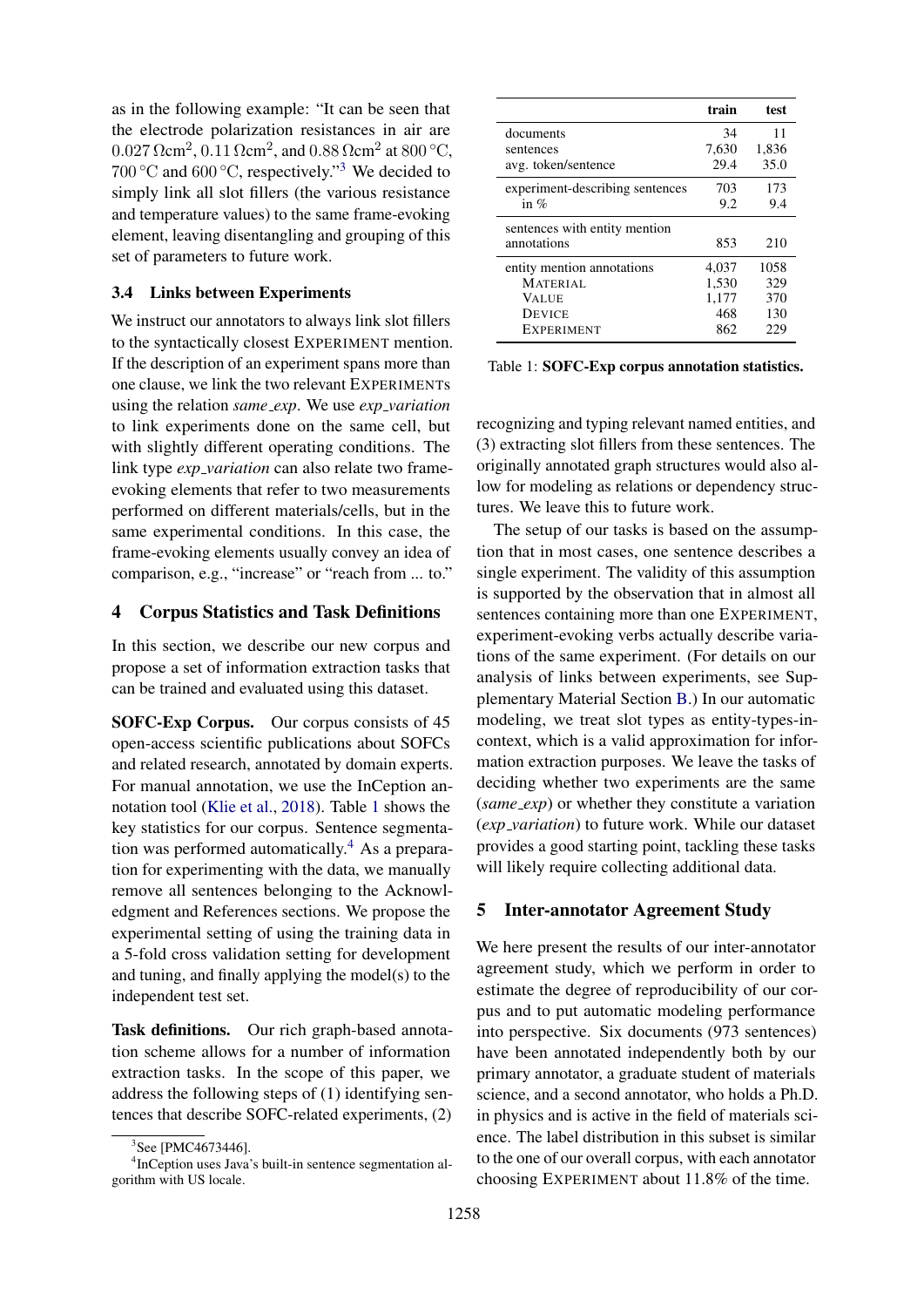<span id="page-4-1"></span>

|               | р    |      | F1.  | count |
|---------------|------|------|------|-------|
| Experiment    | 81.1 | 75.6 | 78.3 | 119   |
| No-Experiment | 96.6 | 97.5 | 97.1 | 854   |

Table 2: Inter-annotator agreement study. Precision, recall and F1 for the subset of doubly-annotated documents. count refers to the number of mentions labeled with the respective type by our primary annotator.

Identification of experiment-describing sentences. Agreement on our first task, judging whether a sentence contains relevant experimental information, is 0.75 in terms of Cohen's  $\kappa$  [\(Cohen,](#page-8-6) [1968\)](#page-8-6), indicating substantial agreement according to [Landis and Koch](#page-9-14) [\(1977\)](#page-9-14). The observed agreement, corresponding to accuracy, is 94.9%; expected agreement amounts to 79.2%. Table [2](#page-4-1) shows precision, recall and F1 for the doubly-annotated subset, treating one annotator as the gold standard and the other one's labels as predicted. Our primary annotator identifies 119 out of 973 sentences as experiment-describing, our secondary annotator 111 sentences, with an overlap of 90 sentences. These statistics are helpful to gain further intuition of how well a human can reproduce another annotator's labels and can also be considered an upper bound for system performance.

#### Entity mention detection and type assignment.

As mentioned above, relevant entity mentions and their types are only annotated for sentences containing experiment information and neighboring sentences. Therefore, we here compute agreement on the detection of entity mention and type assignment on the subset of 90 sentences that both annotators considered as containing experimental information. We again look at precision and recall of the annotators versus each other, see Table [3.](#page-4-2) The high precision indicates that our secondary annotator marks essentially the same mentions as our primary annotator, but recall suggests a few missing cases. The difference in marking EXPERI-MENT can be explained by the fact that the primary annotator sometimes marks several verbs per sentence as experiment-evoking elements, connecting them with *same exp* or *exp variation*, while the secondary annotator links the mentions of relevant slots to the first experiment-evoking element (see also Supplementary Material Section [B\)](#page-11-0). Overall, the high agreement between domain expert annotators indicates high data quality.

<span id="page-4-2"></span>

|                   | P     | R    | F1   | count |
|-------------------|-------|------|------|-------|
| <b>EXPERIMENT</b> | 100.0 | 89.3 | 94.3 | 112   |
| <b>MATERIAL</b>   | 100.0 | 92.1 | 95.9 | 190   |
| VALUE             | 100.0 | 91.5 | 95.5 | 211   |
| <b>DEVICE</b>     | 963   | 98.7 | 97.5 | 78    |

Table 3: Inter-annotator agreement study. Precision, recall and F1 for labeling entity types. count refers to the number of mentions labeled with the respective type by our primary annotator.

<span id="page-4-3"></span>

|                           | F1    | TA A<br>count | train<br>count |
|---------------------------|-------|---------------|----------------|
| <i>AnodeMaterial</i>      | 72.0  | 13            | 280            |
| <i>CathodeMaterial</i>    | 86.7  | 44            | 259            |
| Device                    | 95.0  | 71            | 381            |
| ElectrolyteMaterial       | 85.7  | 48            | 219            |
| <i>Fuell</i> sed          | 85.7  | 11            | 159            |
| <i>InterlayerMaterial</i> | 71.8  | 25            | 51             |
| OpenCircuitVoltage        | 90.0  | 10            | 44             |
| PowerDensity              | 92.0  | 47            | 175            |
| Resistance                | 100.0 | 26            | 136            |
| <i>Thickness</i>          | 92.6  | 27            | 83             |
| WorkingTemperature        | 96.5  | 73            | 414            |

Table 4: Inter-annotator agreement study. F1 was computed for the two annotators vs. each other on the set of experiment slots; IAA count refers to the number of mentions labeled with the respective type by our primary annotator in the inter-annotator agreement study (IAA).

Identifying experiment slot fillers. We compute agreement on the task of identifying the slots of an experiment frame filled by the mentions in a sentence on the subset of sentences that both annotators marked as experiment-describing. Slot fillers are the dependents of the respective edges starting at the experiment-evoking element. Table [4](#page-4-3) shows F1 scores for the most frequent ones among those categories. See Supplementary Material Section [C](#page-11-1) for all slot types. Overall, our agreement study provides support for the high quality of our annotation scheme and validates the annotated dataset.

### <span id="page-4-0"></span>6 Modeling

In this section, we describe a set of neural-network based model architectures for tackling the various information extraction tasks described in Section [4.](#page-3-0)

Experiment detection. The task of experiment detection can be modeled as a binary sentence classification problem. It can also be conceived as a retrieval task, selecting sentences as candidates for experiment frame extraction. We implement a bidirectional long short-term memory (BiLSTM)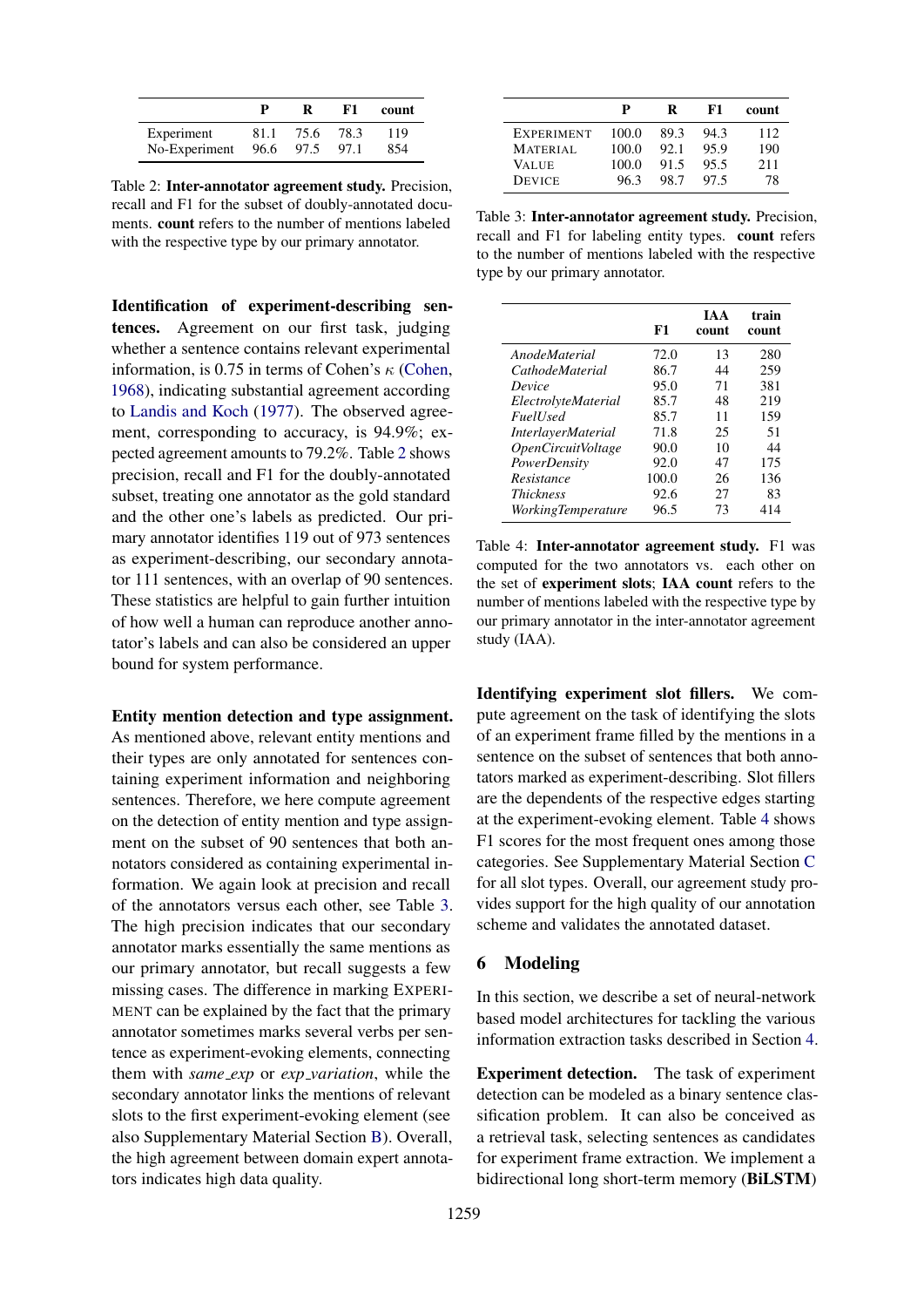model with attention for the task of experiment sentence detection. Each input token is represented by a concatenation of several pretrained word embeddings, each of which is fine-tuned during training. We use the Google News word2vec embeddings [\(Mikolov et al.,](#page-10-9) [2013\)](#page-10-9), domain-specific word2vec embeddings (mat2vec, [Tshitoyan et al.,](#page-10-8) [2019,](#page-10-8) see also Section [2\)](#page-1-1), subword embeddings based on byte-pair encoding (bpe, [Heinzerling and Strube,](#page-9-15) [2018\)](#page-9-15), BERT [\(Devlin et al.,](#page-9-16) [2019\)](#page-9-16), and SciBERT [\(Beltagy et al.,](#page-8-4) [2019\)](#page-8-4) embeddings. For BERT and SciBERT, we take the embeddings of the first word piece as token representation. The embeddings are fed into a BiLSTM model followed by an attention layer that computes a vector for the whole sentence. Finally, a softmax layer decides whether the sentence contains an experiment.

In addition, we fine-tune the original (uncased) BERT [\(Devlin et al.,](#page-9-16) [2019\)](#page-9-16) as well as SciBERT [\(Beltagy et al.,](#page-8-4) [2019\)](#page-8-4) models on our dataset. Sci-BERT was trained on a large corpus of scientific text. We use the implementation of the BERT sentence classifier by [Wolf et al.](#page-10-14) [\(2019\)](#page-10-14) that uses the CLS token of BERT as input to the classification layer.<sup>[5](#page-5-1)</sup>

Finally, we compare the neural network models with traditional classification models, namely a support vector machine (SVM) and a logistic regression classifier. For both models, we use the following set of input features: bag-of-words vectors indicating which 1- to 4-grams and part-of-speech tags occur in the sentence.<sup>[6](#page-5-2)</sup>

Entity mention extraction. For entity and concept extraction, we use a sequence-tagging approach similar to [\(Huang et al.,](#page-9-7) [2015;](#page-9-7) [Lample et al.,](#page-9-8) [2016\)](#page-9-8), namely a BiLSTM model. We use the same input representation (stacked embeddings) as above, which are fed into a BiLSTM. The subsequent conditional random field (CRF, [Lafferty](#page-9-17) [et al.,](#page-9-17) [2001\)](#page-9-17) output layer extracts the most probable label sequence. To cope with multi-token entities, we convert the labels into BIO format.

We also fine-tune the original **BERT** and **SciB-**ERT sequence tagging models on this task. Since we use BIO labels, we extend it with a CRF output layer to enable it to correctly label multi-token mentions and to enable it to learn transition scores between labels. As a non-neural baseline, we train

a CRF model using the token, its lemma, part-of-speech tag and mat2vec embedding as features.<sup>[7](#page-5-3)</sup>

Slot filling. As described in Section [4,](#page-3-0) we approach the slot filler extraction task as fine-grained entity-typing-in-context, assuming that each sentence represents a single experiment frame. We use the same sequence tagging architectures as above for tagging the tokens of each experimentdescribing sentence with the set of slot types (see Table [11\)](#page-12-0). Future work may contrast this sequence tagging baseline with graph-induction based frame extraction.

### <span id="page-5-0"></span>7 Experiments

In this section, we present the experimental results for detecting experiment-describing sentences, entity mention extraction and experiment slot identification. For tokenization, we employ ChemDataExtractor, $8$  which is optimized for dealing with chemical formulas and unit mentions.

We tune our models in a 5-fold cross-validation setting. We also report the mean and standard deviation across those folds as development results. For the test set, we report the macro-average of the scores obtained when applying each of the five models to the test set. To put model performance in relation to human agreement, we report the corresponding statistics obtained from our interannotator agreement study (Section [5\)](#page-3-1). Note that these numbers are based on a subset of the data and are hence not directly comparable.

Hyperparameters and training. The BiLSTM models are trained with the Adam optimizer [\(Kingma and Ba,](#page-9-18) [2015\)](#page-9-18) with a learning rate of 1e-3. For fine-tuning the original BERT models, we follow the configuration published by [Wolf et al.](#page-10-14) [\(2019\)](#page-10-14) and use AdamW [\(Loshchilov and Hutter,](#page-10-15) [2019\)](#page-10-15) as optimizer and a learning rate of 4e-7 for sentence classification and 1e-5 for sequence tagging. When adding BERT tokens to the BiLSTM, we also use the AdamW optimizer for the whole model and learning rates of 4e-7 or 1e-5 for the BERT part and 1e-3 for the remainder. For regularization, we employ early stopping on the development set. We use a stacked BiLSTM with two hidden layers and 500 hidden units for all tasks with the exception of the experiment sentence de-

<span id="page-5-1"></span><sup>5</sup>[https://github.com/huggingface/](https://github.com/huggingface/transformers) [transformers](https://github.com/huggingface/transformers)

<span id="page-5-2"></span><sup>6</sup>We use sklearn, <https://scikit-learn.org>.

<span id="page-5-3"></span><sup>&</sup>lt;sup>7</sup>We use sklearn-pycrfsuite, [https://pypi.org/](https://pypi.org/project/sklearn-pycrfsuite) [project/sklearn-pycrfsuite](https://pypi.org/project/sklearn-pycrfsuite).

<span id="page-5-4"></span><sup>8</sup><http://chemdataextractor.org>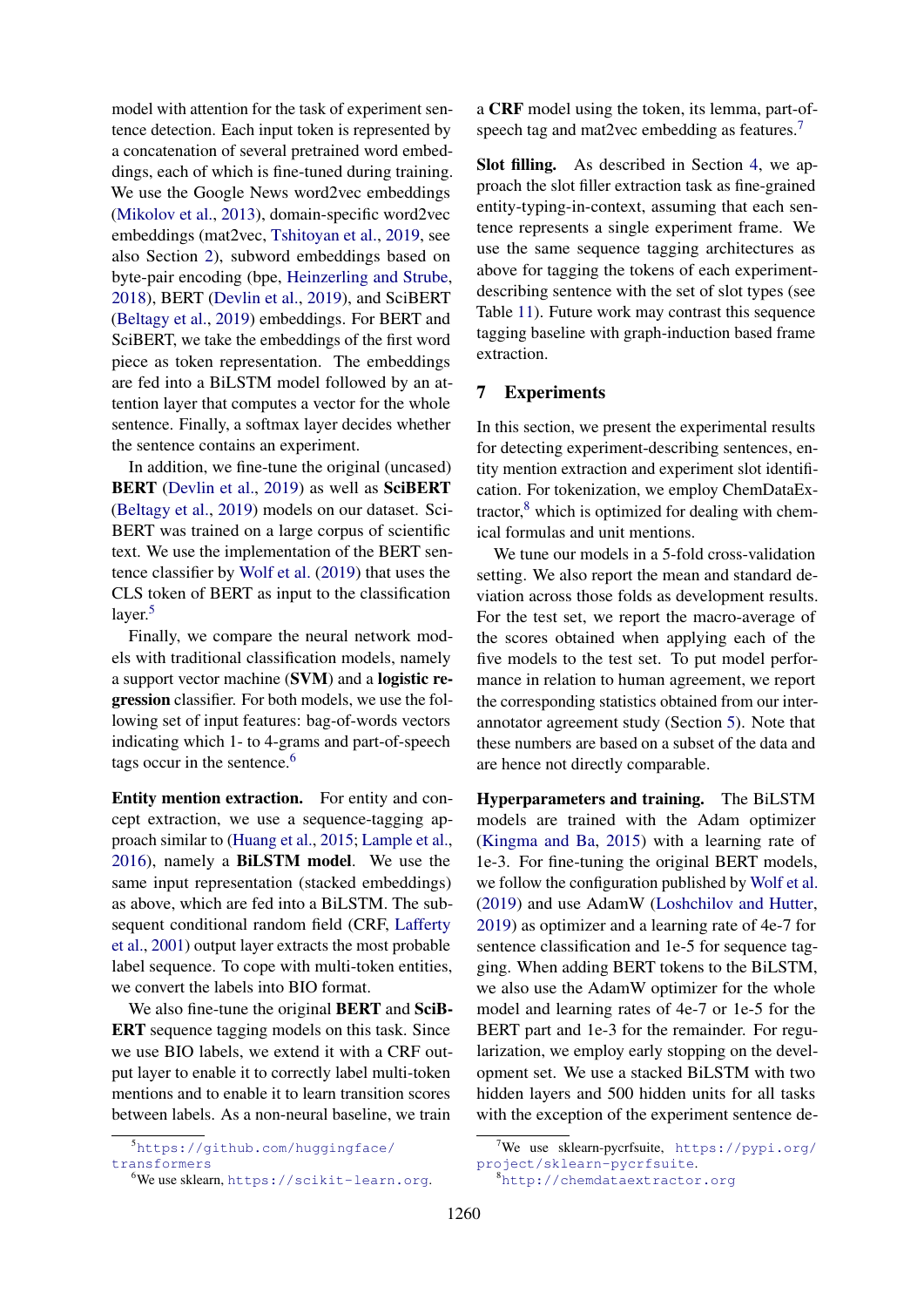<span id="page-6-0"></span>

|                         | dev             |      | test |      |
|-------------------------|-----------------|------|------|------|
| Model                   | F1              | P    | R    | F1   |
| <b>RBF SVM</b>          | $54.2 + 3.7$    | 64.6 | 54.9 | 59.4 |
| Logistic Regression     | $53.0 + (-4.2)$ | 68.2 | 50.9 | 58.3 |
| BiLSTM mat2yec          | $49.9+/-3.1$    | 49.6 | 69.4 | 57.8 |
| BiLSTM word2vec         | $52.3 + 4.6$    | 51.1 | 65.3 | 57.4 |
| + mat2vec               | $55.9 + 4.2$    | 52.0 | 59.0 | 55.3 |
| + bpe                   | $58.6 + (-3.0)$ | 58.9 | 64.7 | 61.7 |
| + BERT-base             | $66.8 + 49$     | 60.2 | 71.7 | 65.4 |
| $+$ SciBERT             | $67.9 + 4.0$    | 58.6 | 74.6 | 65.6 |
| <b>BiLSTM BERT-base</b> | $64.7 + 4.6$    | 63.7 | 69.9 | 66.7 |
| <b>BiLSTM SciBERT</b>   | $68.1 + (-3.7)$ | 60.2 | 73.4 | 66.1 |
| <b>BERT-base</b>        | $66.0 + (-4.6)$ | 58.6 | 71.1 | 64.2 |
| SciBERT                 | $67.9 + (-4.0)$ | 60.8 | 74.6 | 67.0 |
| <b>BERT-large</b>       | $64.3 + 4.3$    | 63.1 | 75.1 | 68.6 |
| humans                  | 78.3            | 81.1 | 75.6 | 78.3 |

Table 5: Experiments: identifying experimentdescribing sentences. P, R and F1 for experimentdescribing sentences. With the exception of SVM, we downsample the non-experiment-describing sentences of the training set by 0.3.

tection task, where we found one BiLSTM layer to work best. The attention layer of the sentence detection model has a hidden size of 100.

Experiment sentence detection. Table [5](#page-6-0) shows our results on the detection of experimentdescribing sentences. The neural models with bytepair encoding embeddings or BERT clearly outperform the SVM and logistic regression models. Within the neural models, BERT and SciBERT add the most value, both when using their embeddings as another input to the BiLSTM and when finetuning the original BERT models. Note that even the general-domain BERT is strong enough to cope with non-standard domains. Nevertheless, models based on SciBERT outperform BERT-based models, indicating that in-domain information is indeed beneficial. For performance reasons, we use BERT-base in our experiments, but for the sake of completeness, we also run BERT-large for the task of detecting experiment sentences. Because it did not outperform BERT-base in our cross-validation based development setting, we did not further experiment with BERT-large. However, we found that it resulted in the best F1-score achieved on our test set. In general, SciBERT-based models provide very good performance and seem most robust across dev and test sets. Overall, achieving F1-scores around 67.0-68.6, such a retrieval model may already be useful in production. However, there certainly is room for improvement.

<span id="page-6-1"></span>

| Model                   | EXP. | MAT. | VAL. | DEV. | avg. |
|-------------------------|------|------|------|------|------|
| <b>CRF</b>              | 61.4 | 42.3 | 73.6 | 64.1 | 60.3 |
| BiLSTM mat2yec          | 47.1 | 52.4 | 60.9 | 46.1 | 51.6 |
| BiLSTM word2vec         | 55.8 | 58.6 | 59.1 | 51.7 | 56.3 |
| $+ \text{mat2vec}$      | 57.9 | 75.2 | 64.3 | 61.5 | 64.7 |
| $+$ bpe                 | 63.3 | 81.6 | 68.0 | 68.1 | 70.2 |
| +BERT-base              | 76.0 | 88.1 | 72.9 | 81.5 | 79.7 |
| $+SciBERT$              | 76.9 | 89.8 | 74.1 | 85.2 | 81.5 |
| <b>BiLSTM BERT-base</b> | 75.4 | 87.6 | 72.6 | 80.8 | 79.1 |
| <b>BiLSTM SciBERT</b>   | 77.1 | 89.9 | 72.1 | 85.7 | 81.2 |
| <b>BERT-base</b>        | 81.8 | 70.6 | 88.2 | 73.1 | 78.4 |
| <b>SciBERT</b>          | 84.5 | 77.0 | 91.6 | 72.7 | 81.5 |
| humans                  | 94.3 | 95.9 | 95.5 | 97.5 | 95.8 |

Table 6: Experiments: entity mention detection and typing. Results on test set (experiment-describing sentences only) in terms of F1, rightmost column shows the macro-average.

Entity mention extraction. Table [6](#page-6-1) provides our results on entity mention detection and typing. Models are trained and results are reported on the subset of sentences marked as experimentdescribing in the gold standard, amounting to 4,5[9](#page-6-2)0 entity mentions in total. $9$  The CRF baseline achieves comparable or better results than the Bi-LSTM with word2vec and/or mat2vec embeddings. However, adding subword-based embeddings (bpe and/or BERT) significantly increases performance of the BiLSTM, indicating that there are many rare words. Again, the best results are obtained when using BERT or SciBERT embeddings or when using the original SciBERT model. It is relatively easy for all model variants to recognize VALUE as these mentions usually consist of a number and unit which the model can easily memorize. Recognizing the types MATERIAL and DEVICE, in contrast, is harder and may profit from using gazetteer-based extensions.

Experiment slot filling. Table [7](#page-7-1) shows the macro-average F1 scores for our different mod-els on the slot identification task.<sup>[10](#page-6-3)</sup> As for entity typing, we train and evaluate our model on the subset of sentences marked as experiment-describing, which contain 4,263 slot instances. Again, the CRF baseline outperforms the BiLSTM when using only

<span id="page-6-2"></span><sup>&</sup>lt;sup>9</sup>The SOFC-Exp gold standard marks all entity mentions that correspond to one of the four relevant types occurring in these sentences, regardless of whether the mention fills a slot in an experiment or not.

<span id="page-6-3"></span> $10$ We evaluate on the 16 slot types as listed in Table [11.](#page-12-0) When training our model, we use the additional types *experiment evoking word* and *Thickness*, which are not frame slots but related annotations present in our data, see guidelines.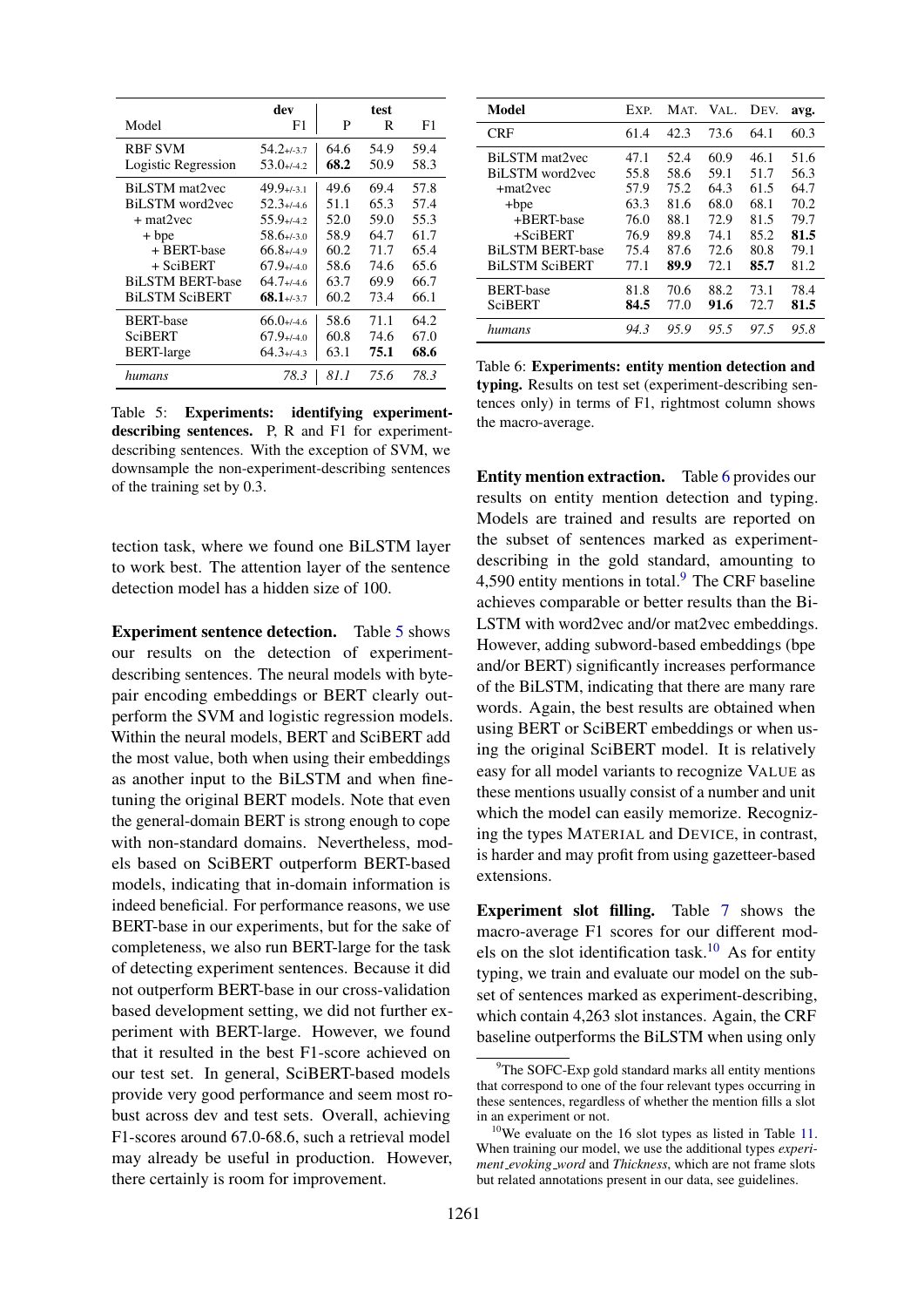<span id="page-7-1"></span>

| Model                   | dev              | test |
|-------------------------|------------------|------|
| <b>CRF</b>              | $45.3 + 5.6$     | 41.3 |
| BiLSTM mat2yec          | $25.9 + 11.2$    | 22.5 |
| BiLSTM word2yec         | $27.5 + 1.90$    | 27.0 |
| $+$ mat $2$ vec         | $43.0 + 11.5$    | 34.9 |
| + bpe                   | $50.2 + 11.8$    | 38.9 |
| + BERT-base             | $64.6 + 12.8$    | 54.2 |
| $+$ SciBERT             | $67.1 + (-13.3)$ | 59.7 |
| <b>BiLSTM BERT-base</b> | $63.3+112.9$     | 57.4 |
| <b>BiLSTM SciBERT</b>   | $67.8 + 129$     | 62.6 |
| <b>BERT-base</b>        | $63.4 + 13.8$    | 54.9 |
| <b>SciBERT</b>          | $65.6 + (-13.2)$ | 56.4 |
| humans                  | 83.4             |      |

Table 7: Experiments: slot identification. Model comparison in terms of macro F1.

mat2vec and/or word2vec embeddings. The addition of BERT or SciBERT embeddings improves performance. However, on this task, the BiLSTM model with (Sci)BERT embeddings outperforms the fine-tuned original (Sci)BERT model. Compared to the other two tasks, this task requires more complex reasoning and has a larger number of possible output classes. We assume that in such a setting, adding more abstraction power to the model (in the form of a BiLSTM) leads to better results.

For a more detailed analysis, Table [8](#page-7-2) shows the slot-wise results for the non-neural CRF baseline and the model that performs best on the development set: BiLSTM with SciBERT embeddings. As in the case of entity mention detection, the models do well for the categories that consist of numeric mentions plus particular units. In general, model performance is also tied to the frequency of the slot types in the dataset. Recognizing the role a material plays in an experiment (e.g., *AnodeMaterial* vs. *CathodeMaterial*) remains challenging, possibly requiring background domain knowledge. This type of information is often not stated explicitly in the sentence, but introduced earlier in the discourse and would hence require document-level modeling.

## <span id="page-7-0"></span>7.1 Entity Extraction Evaluation on the Synthesis Procedures Dataset

As described in Section [2,](#page-1-1) the data set curated by [Mysore et al.](#page-10-5) [\(2019\)](#page-10-5) contains 230 synthesis procedures annotated with entity type information. $^{11}$  $^{11}$  $^{11}$ We apply our models to this entity extraction task in order to estimate the degree of transferability of our findings to similar data sets. To the best of

<span id="page-7-2"></span>

|                                  | <b>CRF</b> | <b>BiLSTM</b><br>SciBERT | count |
|----------------------------------|------------|--------------------------|-------|
| AnodeMaterial                    | 25.0       | 19.0                     | 280   |
| <i>CathodeMaterial</i>           | 11.8       | 28.9                     | 259   |
| Device                           | 59.3       | 67.6                     | 381   |
| ElectrolyteMaterial              | 20.0       | 47.2                     | 219   |
| <i>Fuell</i> sed                 | 45.9       | 55.5                     | 159   |
| <i>InterlayerMaterial</i>        | 0.0        | 10.7                     | 51    |
| <i><b>OpenCircuitVoltage</b></i> | 43.5       | 84.3                     | 44    |
| PowerDensity                     | 69.0       | 97.6                     | 175   |
| Resistance                       | 64.5       | 93.9                     | 136   |
| <i>WorkingTemperature</i>        | 72.5       | 90.3                     | 414   |

Table 8: Experiments: slot identification. Results in terms of F1 on the test set, BiLSTM results averaged across 5 models.

<span id="page-7-5"></span>

| Model                            | micro-avg. F1 |
|----------------------------------|---------------|
| DCNN (Mysore et al., 2017)       | 77.5          |
| BiLSTM-CRF (Mysore et al., 2017) | 77.6          |
| BiLSTM mat2yec                   | 73.9          |
| BiLSTM word2vec                  | 76.4          |
| $+$ mat2vec                      | 83.5          |
| <b>BERT-base</b>                 | 85.5          |
| <b>SciBERT</b>                   | 87.2          |
| <b>BiLSTM BERT-base</b>          | 89.3          |
| <b>BILSTM SciBERT</b>            | 90.7          |
| BiLSTM + all (with BERT-base)    | 89.3          |
| BiLSTM + all (with SciBERT)      | 92.2          |

Table 9: Experiments: modeling mention types in synthesis procedure data set. Results from [Mysore](#page-10-4) [et al.](#page-10-4) [\(2017\)](#page-10-4) are not directly comparable to ours as they are based on a slightly different data set; our BiL-STM mat2vec+word2vec roughly corresponds to their BiLSTM-CRF model.

our knowledge, there have not yet been any publications on the automatic modeling of this data set. We hence compare to the previous work of [Mysore et al.](#page-10-4) [\(2017\)](#page-10-4), who perform action graph induction on a similar data set.<sup>[12](#page-7-4)</sup> Our implementation of BiLSTM-CRF mat2vec+word2vec roughly corresponds to their BiLSTM-CRF system.

Table [9](#page-7-5) shows the performance of our models when trained and evaluated on the synthesis procedures dataset. Detailed scores by entity type can be found in the Supplementary Material. We chose to use the data split suggested by the authors for the NER task, using 200 documents for training, and 15 documents for each dev and test set. Among the non-BERT-based systems, the BiLSTM variant using both mat2vec and word2vec performs best, indicating that the two pre-trained embeddings contain complementary information with regard to this

<span id="page-7-3"></span><sup>11</sup>See [https://github.com/olivettigroup/](https://github.com/olivettigroup/annotated-materials-syntheses) [annotated-materials-syntheses](https://github.com/olivettigroup/annotated-materials-syntheses)

<span id="page-7-4"></span><sup>&</sup>lt;sup>12</sup> According to correspondence with authors.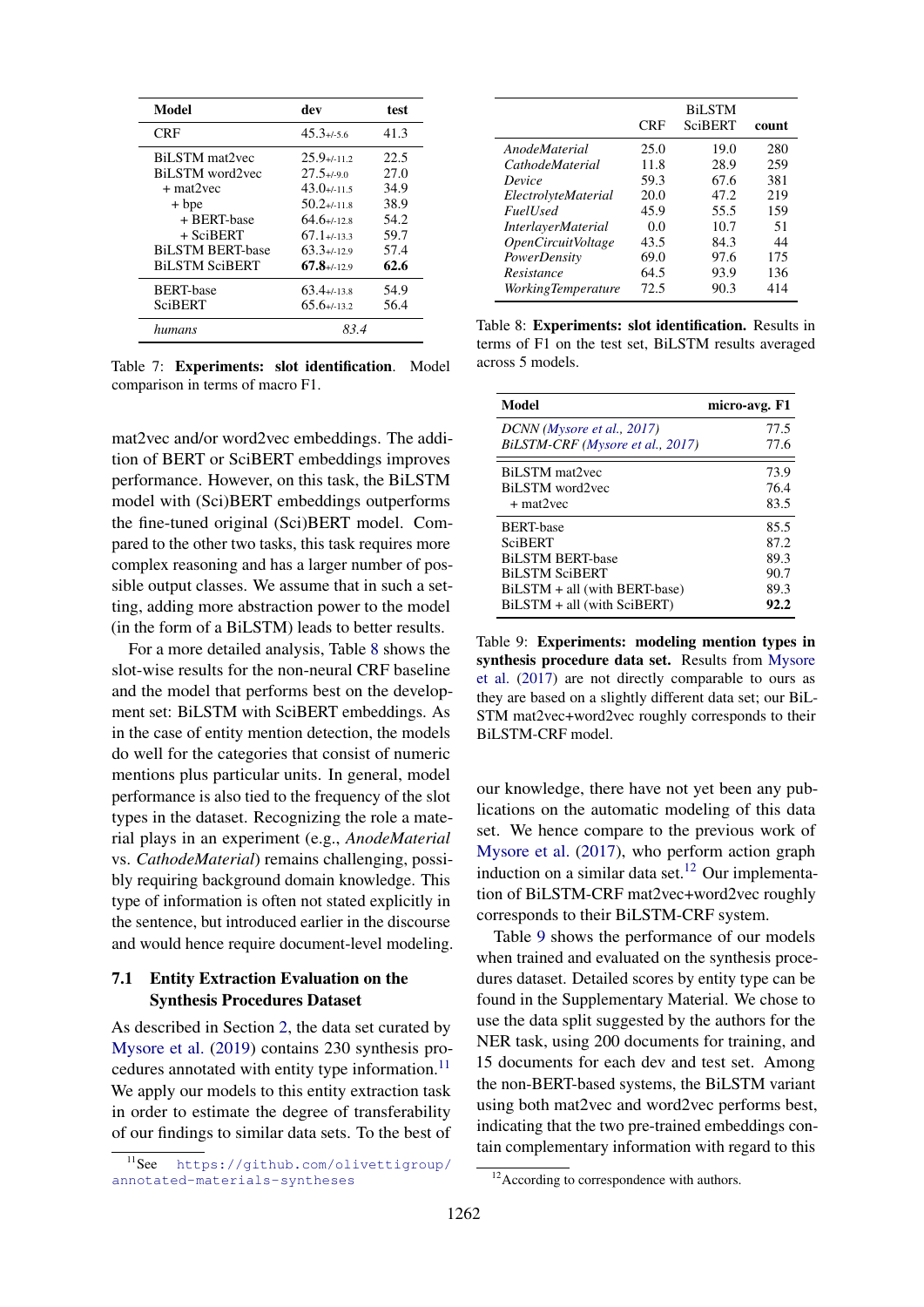task. The best performance is reached by the BiL-STM model including word2vec, mat2vec, bpe and SciBERT embeddings, with 92.2 micro-average F1 providing a strong baseline for future work.

# 8 Conclusion

We have presented a new dataset for information extraction in the materials science domain consisting of 45 open-access scientific articles related to solid oxide fuel cells. Our detailed corpus and interannotator agreement studies highlight the complexity of the task and verify the high annotation quality. Based on the annotated structures, we suggest three information extraction tasks: the detection of experiment-describing sentences, entity mention recognition and typing, and experiment slot filling. We have presented various strong baselines for them, generally finding that BERT-based models outperform other model variants. While some categories remain challenging, overall, our models show solid performance and thus prove that this type of data modeling is feasible and can lead to systems that are applicable in production settings. Along with this paper, we make the annotation guidelines and the annotated data freely available.

**Outlook.** In Section [7.1,](#page-7-0) we have shown that our findings generalize well by applying model architectures developed on our corpus to another dataset. A natural next step is to combine the datasets in a multi-task setting to investigate to what extent models can profit from combining the information annotated in the respective datasets. Further research will investigate the joint modeling of entity extraction, typing and experiment frame recognition. In addition, there are also further natural language processing tasks that can be researched using our dataset. They include the detection of events and sub-events when regarding the experiment-descriptions as events, and a more linguistically motivated evaluation of the framesemantic approach to experiment descriptions in text, e.g., moving away from the one-experimentper-sentence and one-sentence-per-experiment assumptions and modeling the graph-based structures as annotated.

### Acknowledgments

We thank Jannik Strötgen, Felix Hildebrand, Dragan Milchevski and everyone else involved in the Bosch MatKB project for their support of this research. We also thank Stefan Grünewald, Sherry Tan, and the anonymous reviewers for their insightful comments related to this paper.

# References

- <span id="page-8-5"></span>Heike Adel, Laura Ana Maria Bostan, Sean Papay, Se-bastian Padó, and Roman Klinger. 2018. [DERE: A](https://doi.org/10.18653/v1/D18-2008) [task and domain-independent slot filling framework](https://doi.org/10.18653/v1/D18-2008) [for declarative relation extraction.](https://doi.org/10.18653/v1/D18-2008) In *Proceedings of the 2018 Conference on Empirical Methods in Natural Language Processing: System Demonstrations*, pages 42–47, Brussels, Belgium. Association for Computational Linguistics.
- <span id="page-8-3"></span>Emily Alsentzer, John Murphy, William Boag, Wei-Hung Weng, Di Jindi, Tristan Naumann, and Matthew McDermott. 2019. [Publicly available clini](https://doi.org/10.18653/v1/W19-1909)[cal BERT embeddings.](https://doi.org/10.18653/v1/W19-1909) In *Proceedings of the 2nd Clinical Natural Language Processing Workshop*, pages 72–78, Minneapolis, Minnesota, USA. Association for Computational Linguistics.
- <span id="page-8-0"></span>Sören Auer, Viktor Kovtun, Manuel Prinz, Anna Kasprzik, Markus Stocker, and Maria Esther Vidal. 2018. [Towards a knowledge graph for science.](https://doi.org/10.1145/3227609.3227689) In *Proceedings of the 8th International Conference on Web Intelligence, Mining and Semantics*, WIMS 18, New York, NY, USA. Association for Computing Machinery.
- <span id="page-8-1"></span>Isabelle Augenstein, Mrinal Das, Sebastian Riedel, Lakshmi Vikraman, and Andrew McCallum. 2017. [SemEval 2017 task 10: ScienceIE - extracting](https://doi.org/10.18653/v1/S17-2091) [keyphrases and relations from scientific publica](https://doi.org/10.18653/v1/S17-2091)[tions.](https://doi.org/10.18653/v1/S17-2091) In *Proceedings of the 11th International Workshop on Semantic Evaluation (SemEval-2017)*, pages 546–555, Vancouver, Canada. Association for Computational Linguistics.
- <span id="page-8-4"></span>Iz Beltagy, Kyle Lo, and Arman Cohan. 2019. [SciB-](https://doi.org/10.18653/v1/D19-1371)[ERT: A pretrained language model for scientific text.](https://doi.org/10.18653/v1/D19-1371) In *Proceedings of the 2019 Conference on Empirical Methods in Natural Language Processing and the 9th International Joint Conference on Natural Language Processing (EMNLP-IJCNLP)*, pages 3615– 3620, Hong Kong, China. Association for Computational Linguistics.
- <span id="page-8-2"></span>Davide Buscaldi, Danilo Dess, Enrico Motta, Francesco Osborne, and Diego Reforgiato Recupero. 2019. [Mining scholarly data for fine-grained](http://ceur-ws.org/Vol-2377/paper_3.pdf) [knowledge graph construction.](http://ceur-ws.org/Vol-2377/paper_3.pdf) In *Proceedings of the Workshop on Deep Learning for Knowledge Graphs*, pages 21–30.
- <span id="page-8-6"></span>Jacob Cohen. 1968. [Weighted kappa: Nominal scale](https://doi.org/https://doi.org/10.1037/h0026256) [agreement provision for scaled disagreement or par](https://doi.org/https://doi.org/10.1037/h0026256)[tial credit.](https://doi.org/https://doi.org/10.1037/h0026256) *Psychological bulletin*, 70(4):213.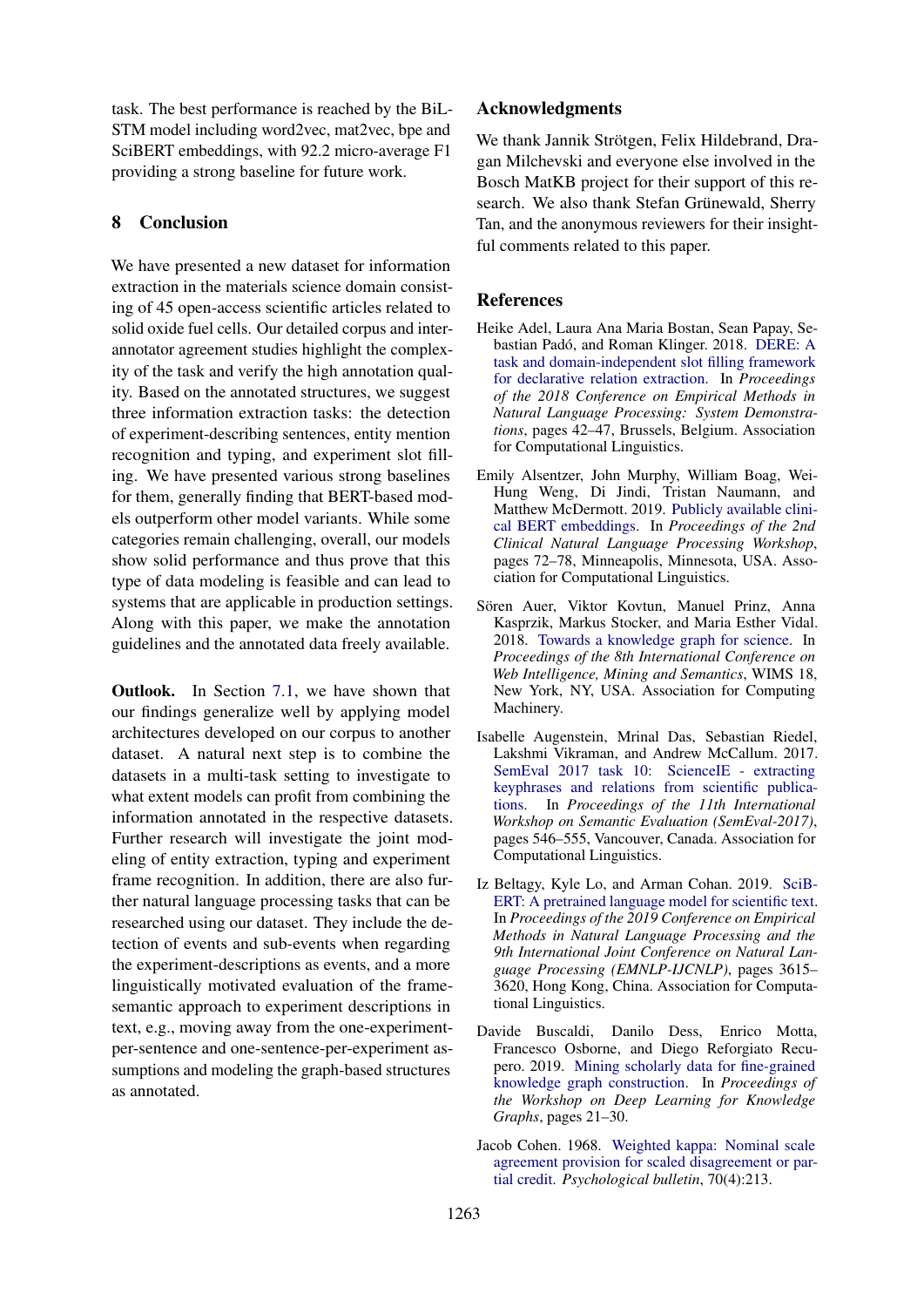- <span id="page-9-0"></span>Kevin Bretonnel Cohen, Dina Demner-Fushman, Sophia Ananiadou, and Junichi Tsujii, editors. 2017. *[BioNLP 2017](https://doi.org/10.18653/v1/W17-23)*. Association for Computational Linguistics, Vancouver, Canada,.
- <span id="page-9-1"></span>Dina Demner-Fushman, Kevin Bretonnel Cohen, Sophia Ananiadou, and Junichi Tsujii, editors. 2018. *[Proceedings of the BioNLP 2018 workshop](https://www.aclweb.org/anthology/W18-2300)*. Association for Computational Linguistics, Melbourne, Australia.
- <span id="page-9-2"></span>Dina Demner-Fushman, Kevin Bretonnel Cohen, Sophia Ananiadou, and Junichi Tsujii, editors. 2019. *[Proceedings of the 18th BioNLP Workshop and](https://www.aclweb.org/anthology/W19-5000) [Shared Task](https://www.aclweb.org/anthology/W19-5000)*. Association for Computational Linguistics, Florence, Italy.
- <span id="page-9-16"></span>Jacob Devlin, Ming-Wei Chang, Kenton Lee, and Kristina Toutanova. 2019. [BERT: Pre-training of](https://doi.org/10.18653/v1/N19-1423) [deep bidirectional transformers for language under](https://doi.org/10.18653/v1/N19-1423)[standing.](https://doi.org/10.18653/v1/N19-1423) In *Proceedings of the 2019 Conference of the North American Chapter of the Association for Computational Linguistics: Human Language Technologies*, pages 4171–4186, Minneapolis, Minnesota. Association for Computational Linguistics.
- <span id="page-9-12"></span>Charles J. Fillmore. 1976. [Frame semantics and the na](https://doi.org/10.1111/j.1749-6632.1976.tb25467.x)[ture of language\\*.](https://doi.org/10.1111/j.1749-6632.1976.tb25467.x) *Annals of the New York Academy of Sciences*, 280(1):20–32.
- <span id="page-9-11"></span>Silvana Hartmann, Ilia Kuznetsov, Teresa Martin, and Iryna Gurevych. 2017. [Out-of-domain FrameNet se](https://www.aclweb.org/anthology/E17-1045)[mantic role labeling.](https://www.aclweb.org/anthology/E17-1045) In *Proceedings of the 15th Conference of the European Chapter of the Association for Computational Linguistics*, pages 471–482, Valencia, Spain. Association for Computational Linguistics.
- <span id="page-9-15"></span>Benjamin Heinzerling and Michael Strube. 2018. [BPEmb: Tokenization-free pre-trained subword em](https://www.aclweb.org/anthology/L18-1473)[beddings in 275 languages.](https://www.aclweb.org/anthology/L18-1473) In *Proceedings of the Eleventh International Conference on Language Resources and Evaluation (LREC 2018)*, Miyazaki, Japan. European Language Resources Association (ELRA).
- <span id="page-9-7"></span>Zhiheng Huang, Wei Xu, and Kai Yu. 2015. [Bidirec](http://arxiv.org/abs/1508.01991)[tional LSTM-CRF models for sequence tagging.](http://arxiv.org/abs/1508.01991) In *CorRR*, volume abs/1508.01991.
- <span id="page-9-3"></span>Tianwen Jiang, Tong Zhao, Bing Qin, Ting Liu, Nitesh V. Chawla, and Meng Jiang. 2019. [The role](https://doi.org/10.1145/3292500.3330942) [of "condition": A novel scientific knowledge graph](https://doi.org/10.1145/3292500.3330942) [representation and construction model.](https://doi.org/10.1145/3292500.3330942) In *Proceedings of the 25th ACM SIGKDD International Conference on Knowledge Discovery & Data Mining*, pages 1634–1642, Anchorage, AK, USA. ACM.
- <span id="page-9-6"></span>Chloe Kiddon, Ganesa Thandavam Ponnuraj, Luke ´ Zettlemoyer, and Yejin Choi. 2015. [Mise en place:](https://doi.org/10.18653/v1/D15-1114) [Unsupervised interpretation of instructional recipes.](https://doi.org/10.18653/v1/D15-1114) In *Proceedings of the 2015 Conference on Empirical Methods in Natural Language Processing*, pages 982–992, Lisbon, Portugal. Association for Computational Linguistics.
- <span id="page-9-5"></span>Edward Kim, Kevin Huang, Alex Tomala, Sara Matthews, Emma Strubell, Adam Saunders, Andrew McCallum, and Elsa Olivetti. 2017. [Machine](https://doi.org/10.1038/sdata.2017.127)[learned and codified synthesis parameters of oxide](https://doi.org/10.1038/sdata.2017.127) [materials.](https://doi.org/10.1038/sdata.2017.127) *Scientific data*, 4:170127.
- <span id="page-9-18"></span>Diederik P. Kingma and Jimmy Ba. 2015. [Adam: A](http://arxiv.org/abs/1412.6980) [method for stochastic optimization.](http://arxiv.org/abs/1412.6980) In *3rd International Conference on Learning Representations, ICLR 2015, San Diego, CA, USA, May 7-9, 2015, Conference Track Proceedings*.
- <span id="page-9-13"></span>Jan-Christoph Klie, Michael Bugert, Beto Boullosa, Richard Eckart de Castilho, and Iryna Gurevych. 2018. [The INCEpTION platform: Machine-assisted](https://www.aclweb.org/anthology/C18-2002) [and knowledge-oriented interactive annotation.](https://www.aclweb.org/anthology/C18-2002) In *Proceedings of the 27th International Conference on Computational Linguistics: System Demonstrations*, pages 5–9, Santa Fe, New Mexico. Association for Computational Linguistics.
- <span id="page-9-4"></span>Olga Kononova, Haoyan Huo, Tanjin He, Ziqin Rong, Tiago Botari, Wenhao Sun, Vahe Tshitoyan, and Gerbrand Ceder. 2019. [Text-mined dataset of inorganic](https://doi.org/10.1038/s41597-019-0224-1) [materials synthesis recipes.](https://doi.org/10.1038/s41597-019-0224-1) *Scientific data*, 6(1):1– 11.
- <span id="page-9-10"></span>Meghana Kshirsagar, Sam Thomson, Nathan Schneider, Jaime Carbonell, Noah A. Smith, and Chris Dyer. 2015. [Frame-semantic role labeling with het](https://doi.org/10.3115/v1/P15-2036)[erogeneous annotations.](https://doi.org/10.3115/v1/P15-2036) In *Proceedings of the 53rd Annual Meeting of the Association for Computational Linguistics and the 7th International Joint Conference on Natural Language Processing (Volume 2: Short Papers)*, pages 218–224, Beijing, China. Association for Computational Linguistics.
- <span id="page-9-17"></span>John D. Lafferty, Andrew McCallum, and Fernando C. N. Pereira. 2001. [Conditional random fields:](https://doi.org/10.5555/645530.655813) [Probabilistic models for segmenting and labeling se](https://doi.org/10.5555/645530.655813)[quence data.](https://doi.org/10.5555/645530.655813) In *Proceedings of the Eighteenth International Conference on Machine Learning (ICML 2001), Williams College, Williamstown, MA, USA, June 28 - July 1, 2001*, pages 282–289. Morgan Kaufmann.
- <span id="page-9-8"></span>Guillaume Lample, Miguel Ballesteros, Sandeep Subramanian, Kazuya Kawakami, and Chris Dyer. 2016. [Neural architectures for named entity recognition.](https://doi.org/10.18653/v1/N16-1030) In *Proceedings of the 2016 Conference of the North American Chapter of the Association for Computational Linguistics: Human Language Technologies*, pages 260–270, San Diego, California. Association for Computational Linguistics.
- <span id="page-9-14"></span>J Richard Landis and Gary G Koch. 1977. [The mea](https://doi.org/10.2307/2529310)[surement of observer agreement for categorical data.](https://doi.org/10.2307/2529310) *Biometrics*, 33(1):159–174.
- <span id="page-9-9"></span>Lukas Lange, Heike Adel, and Jannik Strötgen. 2019. [NLNDE: The neither-language-nor-domain-experts](http://ceur-ws.org/Vol-2421/MEDDOCAN_paper_5.pdf) [way of spanish medical document de-identification.](http://ceur-ws.org/Vol-2421/MEDDOCAN_paper_5.pdf) In *Proceedings of the Iberian Languages Evaluation Forum*.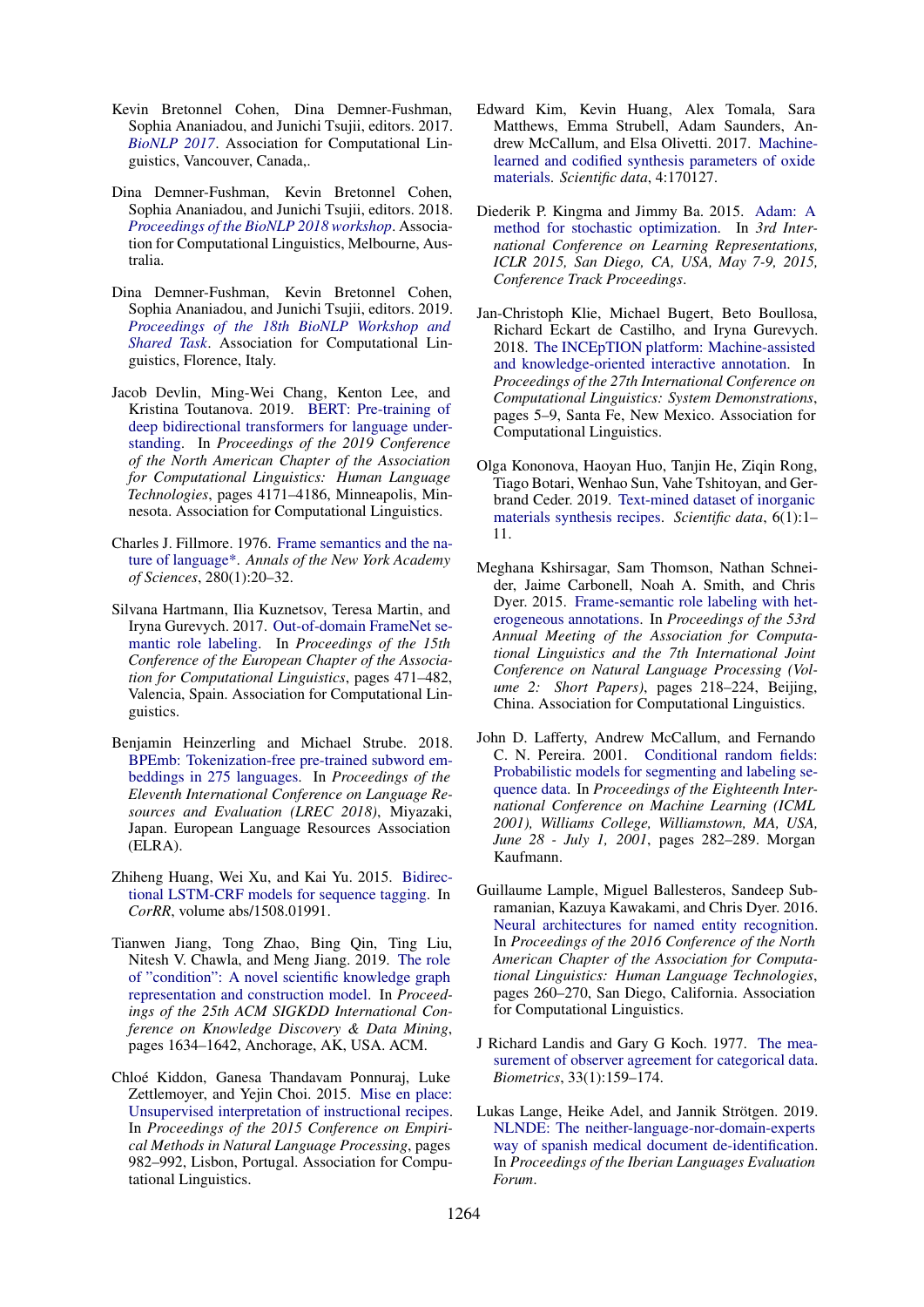- <span id="page-10-15"></span>Ilya Loshchilov and Frank Hutter. 2019. [Decou](https://openreview.net/forum?id=Bkg6RiCqY7)[pled weight decay regularization.](https://openreview.net/forum?id=Bkg6RiCqY7) In *7th International Conference on Learning Representations, ICLR 2019, New Orleans, LA, USA, May 6-9, 2019*. OpenReview.net.
- <span id="page-10-6"></span>Yi Luan, Luheng He, Mari Ostendorf, and Hannaneh Hajishirzi. 2018. [Multi-task identification of enti](https://doi.org/10.18653/v1/D18-1360)[ties, relations, and coreference for scientific knowl](https://doi.org/10.18653/v1/D18-1360)[edge graph construction.](https://doi.org/10.18653/v1/D18-1360) In *Proceedings of the 2018 Conference on Empirical Methods in Natural Language Processing*, pages 3219–3232, Brussels, Belgium. Association for Computational Linguistics.
- <span id="page-10-0"></span>Matteo Manica, Christoph Auer, Valéry Weber, Federico Zipoli, Michele Dolfi, Peter W. J. Staar, Teodoro Laino, Costas Bekas, Akihiro Fujita, Hiroki Toda, Shuichi Hirose, and Yasumitsu Orii. 2019. [An information extraction and knowledge graph](http://arxiv.org/abs/1907.08400) [platform for accelerating biochemical discoveries.](http://arxiv.org/abs/1907.08400) *CoRR*, abs/1907.08400.
- <span id="page-10-9"></span>Tomas Mikolov, Kai Chen, Greg Corrado, and Jeffrey Dean. 2013. [Efficient estimation of word represen](http://arxiv.org/abs/1301.3781)[tations in vector space.](http://arxiv.org/abs/1301.3781) In *1st International Conference on Learning Representations, ICLR 2013, Scottsdale, Arizona, USA, May 2-4, 2013, Workshop Track Proceedings*.
- <span id="page-10-2"></span>David Mrdjenovich, Matthew K. Horton, Joseph H. Montoya, Christian M. Legaspi, Shyam Dwaraknath, Vahe Tshitoyan, Anubhav Jain, and Kristin A. Persson. 2020. [propnet: A knowledge graph for materi](https://doi.org/https://doi.org/10.1016/j.matt.2019.11.013)[als science.](https://doi.org/https://doi.org/10.1016/j.matt.2019.11.013) *Matter*, 2(2):464 – 480.
- <span id="page-10-5"></span>Sheshera Mysore, Zachary Jensen, Edward Kim, Kevin Huang, Haw-Shiuan Chang, Emma Strubell, Jeffrey Flanigan, Andrew McCallum, and Elsa Olivetti. 2019. [The materials science procedural text corpus:](https://doi.org/10.18653/v1/W19-4007) [Annotating materials synthesis procedures with shal](https://doi.org/10.18653/v1/W19-4007)[low semantic structures.](https://doi.org/10.18653/v1/W19-4007) In *Proceedings of the 13th Linguistic Annotation Workshop*, pages 56–64, Florence, Italy. Association for Computational Linguistics.
- <span id="page-10-4"></span>Sheshera Mysore, Edward H Kim, Emma Strubell, Ao Liu, Haw-Shiuan Chang, Srikrishna Kompella, Kevin Huang, Andrew McCallum, and Elsa Olivetti. 2017. [Automatically extracting action graphs from](https://arxiv.org/abs/1711.06872) [materials science synthesis procedures.](https://arxiv.org/abs/1711.06872) In *NIPS Workshop on Machine Learning for Molecules and Materials*.
- <span id="page-10-3"></span>Vivi Nastase, Benjamin Roth, Laura Dietz, and Andrew McCallum, editors. 2019. *[Proceedings of the Work](https://www.aclweb.org/anthology/W19-2600)[shop on Extracting Structured Knowledge from Sci](https://www.aclweb.org/anthology/W19-2600)[entific Publications](https://www.aclweb.org/anthology/W19-2600)*. Association for Computational Linguistics, Minneapolis, Minnesota.
- <span id="page-10-11"></span>Rrubaa Panchendrarajan and Aravindh Amaresan. 2018. [Bidirectional LSTM-CRF for named entity](https://www.aclweb.org/anthology/Y18-1061) [recognition.](https://www.aclweb.org/anthology/Y18-1061) In *Proceedings of the 32nd Pacific Asia Conference on Language, Information and Computation*, Hong Kong. Association for Computational Linguistics.
- <span id="page-10-12"></span>Michael Roth and Mirella Lapata. 2015. [Context](https://doi.org/10.1162/tacl_a_00150)[aware frame-semantic role labeling.](https://doi.org/10.1162/tacl_a_00150) *Transactions of the Association for Computational Linguistics*, 3:449–460.
- <span id="page-10-1"></span>Jannik Strötgen, Trung-Kien Tran, Annemarie Friedrich, Dragan Milchevski, Federico Tomazic, Anika Marusczyk, Heike Adel, Daria Stepanova, Felix Hildebrand, and Evgeny Kharlamov. 2019. [Towards the bosch materials science knowledge](http://ceur-ws.org/Vol-2456/paper89.pdf) [base.](http://ceur-ws.org/Vol-2456/paper89.pdf) In *Proceedings of the ISWC 2019 Satellite Tracks (Posters & Demonstrations, Industry, and Outrageous Ideas)*, volume 2456 of *CEUR Workshop Proceedings*, pages 323–324, Auckland, New Zealand. CEUR-WS.org.
- <span id="page-10-10"></span>Cong Sun and Zhihao Yang. 2019. [Transfer learning in](https://doi.org/10.18653/v1/D19-5715) [biomedical named entity recognition: An evaluation](https://doi.org/10.18653/v1/D19-5715) [of BERT in the PharmaCoNER task.](https://doi.org/10.18653/v1/D19-5715) In *Proceedings of The 5th Workshop on BioNLP Open Shared Tasks*, pages 100–104, Hong Kong, China. Association for Computational Linguistics.
- <span id="page-10-13"></span>Swabha Swayamdipta, Sam Thomson, Kenton Lee, Luke Zettlemoyer, Chris Dyer, and Noah A. Smith. 2018. [Syntactic scaffolds for semantic structures.](https://doi.org/10.18653/v1/D18-1412) In *Proceedings of the 2018 Conference on Empirical Methods in Natural Language Processing*, pages 3772–3782, Brussels, Belgium. Association for Computational Linguistics.
- <span id="page-10-8"></span>Vahe Tshitoyan, John Dagdelen, Leigh Weston, Alexander Dunn, Ziqin Rong, Olga Kononova, Kristin A. Persson, Gerbrand Ceder, and Anubhav Jain. 2019. [Unsupervised word embeddings capture](https://doi.org/10.1038/s41586-019-1335-8) [latent knowledge from materials science literature.](https://doi.org/10.1038/s41586-019-1335-8) *Nature*, 571:95 – 98.
- <span id="page-10-7"></span>L. Weston, V. Tshitoyan, J. Dagdelen, O. Kononova, A. Trewartha, K. A. Persson, G. Ceder, and A. Jain. 2019. [Named entity recognition and normalization](https://doi.org/10.1021/acs.jcim.9b00470) [applied to large-scale information extraction from](https://doi.org/10.1021/acs.jcim.9b00470) [the materials science literature.](https://doi.org/10.1021/acs.jcim.9b00470) *Journal of Chemical Information and Modeling*, 59(9):3692–3702. PMID: 31361962.
- <span id="page-10-14"></span>Thomas Wolf, Lysandre Debut, Victor Sanh, Julien Chaumond, Clement Delangue, Anthony Moi, Pierric Cistac, Tim Rault, R'emi Louf, Morgan Funtowicz, and Jamie Brew. 2019. [HuggingFace's trans](https://arxiv.org/abs/1910.03771)[formers: State-of-the-art natural language process](https://arxiv.org/abs/1910.03771)[ing.](https://arxiv.org/abs/1910.03771) *ArXiv*, abs/1910.03771.

#### Supplementary Material

#### A Background on Solid Oxide Fuel Cells

A fuel cell is an electrochemical device that generates electricity exploiting the chemical reaction of a fuel (usually hydrogen) with an oxidant (usually air). The reactions take place on two electrodes, the cathode and the anode, while the circuit is closed by an electrolyte material that only allows the transfer of charged atoms (see Figure [2\)](#page-11-2). Fuel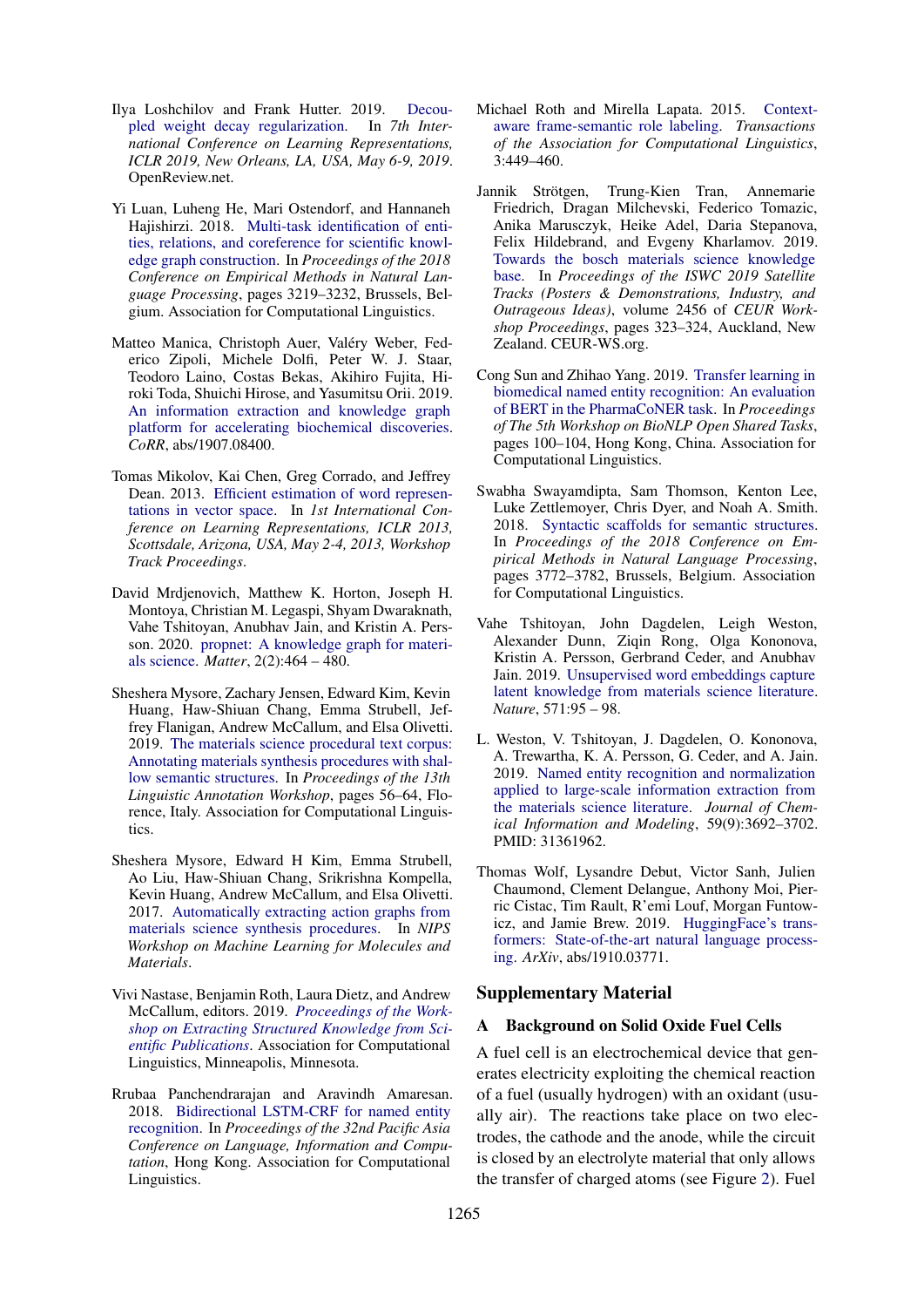cells that use a solid oxide as electrolyte (Solid Oxide Fuel Cells or SOFCs) are very efficient and cost-effective, but can only operate at high temperatures (500-1000C), which can cause long start-up times and fast degradation. SOFCs can be used as stationary stand-alone devices, to produce clean power for residential or industrial purposes, or integrated with other power generation systems to increase the overall efficiency.

<span id="page-11-2"></span>

Figure 2: Solid Oxide Fuel Cell schema.

### <span id="page-11-0"></span>B Data Analysis: Between-Experiment Links

As stated in Section [3,](#page-2-0) we instructed annotators to mark the closest experiment-evoking word as EX-PERIMENT and link the respective slot arguments to this mention. In addition, the EXPERIMENT annotations could then be linked either by *same exp* or *exp variation* links. Table [10](#page-11-3) shows some statistics on the number of EXPERIMENT annotations per sentence and how often the primary annotator actually made use of the possibility to link experiments. In the training data, out of 703 sentences describing experiments, 135 contain more than one experiment-evoking word, with 114 sentences containing two, 18 sentences containing three, and 3 sentences containing four EXPERIMENT annotations (see Table [10\)](#page-11-3). In the 114 sentences containing two experiment annotations, only in 2 sentences, the EXPERIMENTs were not linked to any others. Upon being shown these cases, our primary annotator judged that one of them should actually have been linked.

Next, we analyze the number of cross-sentence links. In the training data, there are 256 *same exp* and 93 *exp variation* links, of which 138 and 57 cross sentence-boundaries respectively. Crosssentence links between experiment-evoking words and slot fillers rarely occur in our dataset (only 13 out of 2,540 times).

<span id="page-11-3"></span>

| # EXPERIMENT<br>per sentence |     |     |    |  |
|------------------------------|-----|-----|----|--|
| # sentences                  | 568 | 114 | 18 |  |
| # same_exp                   | 0   | 82  | 28 |  |
| # exp_variation              | 0   | 27  |    |  |
| # sent. with 'unlinked' exp. |     |     |    |  |

Table 10: Data analysis. Number of EXPERIMENT annotations per sentence, and counts of links between them (within sentence). Training set: 703 experimentdescribing sentences.

# <span id="page-11-1"></span>C Inter-annotator Agrement Study: further statistics

Table [11](#page-12-0) shows the full set of statistics for the experiment slot agreement.

#### D Additional Experimental Results

In the following tables, we give detailed statistics for the experiments described in the main paper.

- Table [12](#page-12-1) reports full statistics for the task of identifying experiment-describing sentences, including precision and recall in the dev setting.
- Table [13](#page-13-0) reports F1 per entity type for the dev setting including standard deviations.
- Table [14](#page-13-1) reports F1 per entity type/slot for the synthesis procedures dataset [\(Mysore et al.,](#page-10-5) [2019\)](#page-10-5).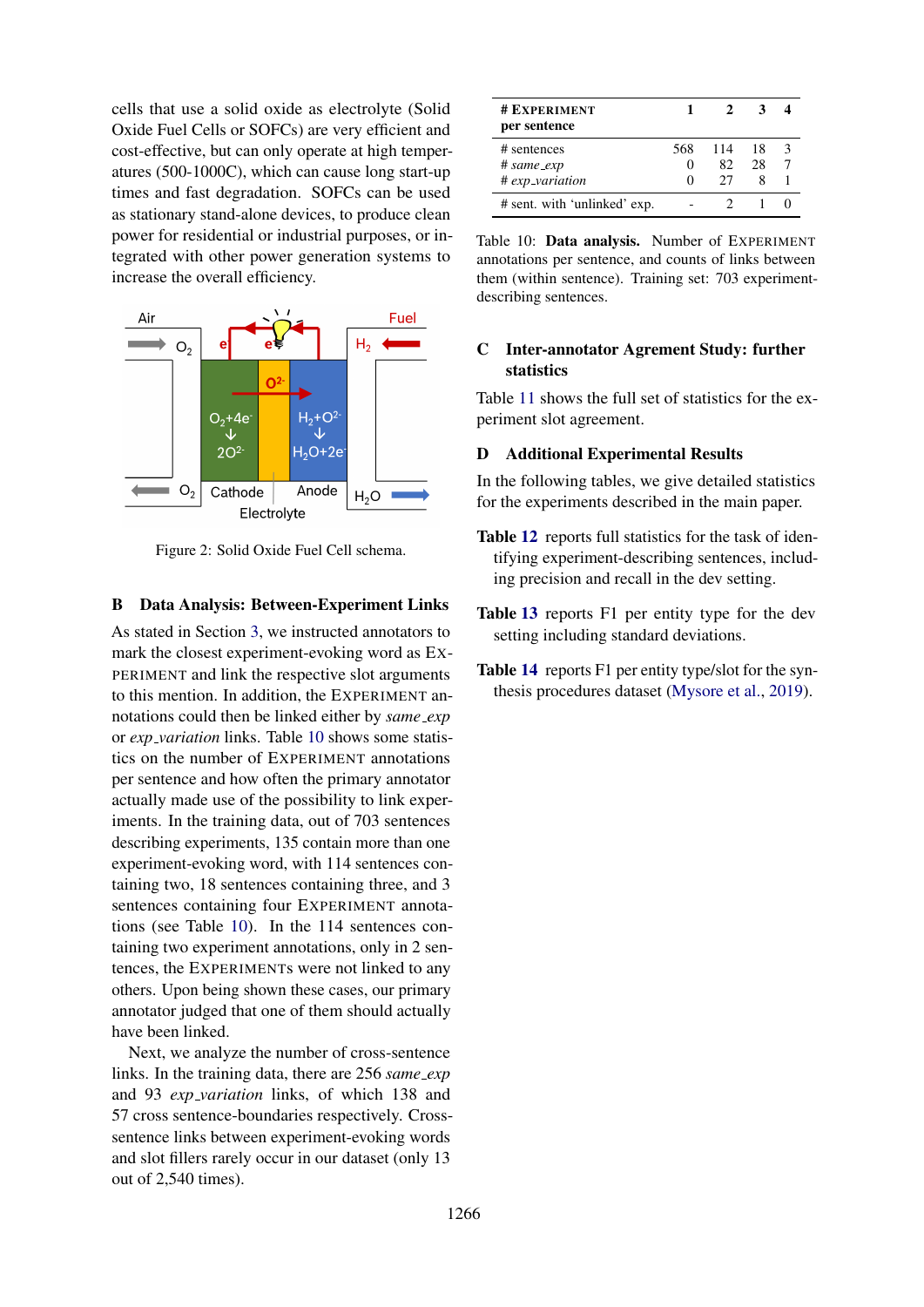<span id="page-12-0"></span>

|                                  |       | agreement study |       | IA A                        | train |
|----------------------------------|-------|-----------------|-------|-----------------------------|-------|
|                                  | P     | R               | F1    | count                       | count |
| AnodeMaterial                    | 75.0  | 69.2            | 72.0  | 13                          | 280   |
| <i>CathodeMaterial</i>           | 84.8  | 88.6            | 86.7  | 44                          | 259   |
| Conductivity                     |       |                 |       |                             | 55    |
| <i>CurrentDensity</i>            | 100.0 | 60.0            | 75.0  | 5                           | 65    |
| <b>DegradationRate</b>           | 100.0 | 100.0           | 100.0 | $\mathcal{D}_{\mathcal{L}}$ | 19    |
| Device                           | 97.1  | 93.0            | 95.0  | 71                          | 381   |
| ElectrolyteMaterial              | 78.9  | 93.8            | 85.7  | 48                          | 219   |
| <b>FuelUsed</b>                  | 90.0  | 81.8            | 85.7  | 11                          | 159   |
| <i>InterlayerMaterial</i>        | 100.0 | 56.0            | 71.8  | 25                          | 51    |
| <i><b>OpenCircuitVoltage</b></i> | 90.0  | 90.0            | 90.0  | 10                          | 44    |
| PowerDensity                     | 100.0 | 85.1            | 92.0  | 47                          | 175   |
| Resistance                       | 100.0 | 100.0           | 100.0 | 26                          | 136   |
| <b>SupportMaterial</b>           | 75.0  | 37.5            | 50.0  | 8                           | 106   |
| TimeOfOperation                  | 83.3  | 100.0           | 90.9  | 5                           | 47    |
| Voltage                          | 100.0 | 33.3            | 50.0  | 6                           | 35    |
| <b>WorkingTemperature</b>        | 98.6  | 94.5            | 96.5  | 73                          | 414   |

Table 11: Inter-annotator agreement study. Precision, recall and F1 scores of the two annotators vs. each other on the set of slots. IAA count refers to the number of mentions labeled with the respective type by our primary annotator in the 6 documents of the inter-annotator agreement study. train count refers to the number of instances in the training set. (*Conductivity* has been added to the set of slots only after conducting the inter-annotator agreement study.)

<span id="page-12-1"></span>

|                            |      | $dev(5-fold cv)$ |                 |      | test |      |
|----------------------------|------|------------------|-----------------|------|------|------|
| Model                      | P    | R                | F1              | P    | R    | F1   |
| <b>RBF SVM</b>             | 66.4 | 46.1             | $54.2 + 3.7$    | 64.6 | 54.9 | 59.4 |
| Logistic Regression        | 72.7 | 41.9             | $53.0+/-4.2$    | 68.2 | 50.9 | 58.3 |
| BiLSTM mat2vec             | 46.3 | 55.6             | $49.9+/-3.1$    | 49.6 | 69.4 | 57.8 |
| BiLSTM word2yec            | 50.0 | 56.1             | $52.3 + 4.6$    | 51.1 | 65.3 | 57.4 |
| $+ mat2vec$                | 59.8 | 53.6             | $55.9 + 42$     | 52.0 | 59.0 | 55.3 |
| $+$ bpe                    | 62.2 | 56.4             | $58.6 + 3.0$    | 58.9 | 64.7 | 61.7 |
| + BERT                     | 66.1 | 67.8             | $66.8 + 4.9$    | 60.2 | 71.7 | 65.4 |
| $+SciBERT$                 | 68.6 | 68.0             | $68.1 + (-3.7)$ | 60.2 | 73.4 | 66.1 |
| <b>BILSTM BERT</b>         | 65.5 | 64.2             | $64.7 + 4.6$    | 63.7 | 69.9 | 66.7 |
| <b>BiLSTM SciBERT</b>      | 67.1 | 69.1             | $67.9 + (-4.0)$ | 58.6 | 74.6 | 65.6 |
| <b>BERT-base</b>           | 64.0 | 68.2             | $66.0+/-4.6$    | 58.6 | 71.1 | 64.2 |
| <b>BERT-large</b>          | 61.8 | 68.9             | $64.3 + 4.6$    | 63.1 | 75.1 | 68.6 |
| <b>SciBERT</b>             | 66.0 | 70.2             | $67.9 + (-4.0)$ | 60.8 | 74.6 | 67.0 |
| humans (on agreement data) | 80.4 | 77.6             | 78.9            | 80.4 | 77.6 | 78.9 |

Table 12: Experiments: Identifying experiment sentences. P, R and F1 for experiment-describing sentences. With the exception of SVM, we downsample the non-experiment-describing sentences by 0.3.